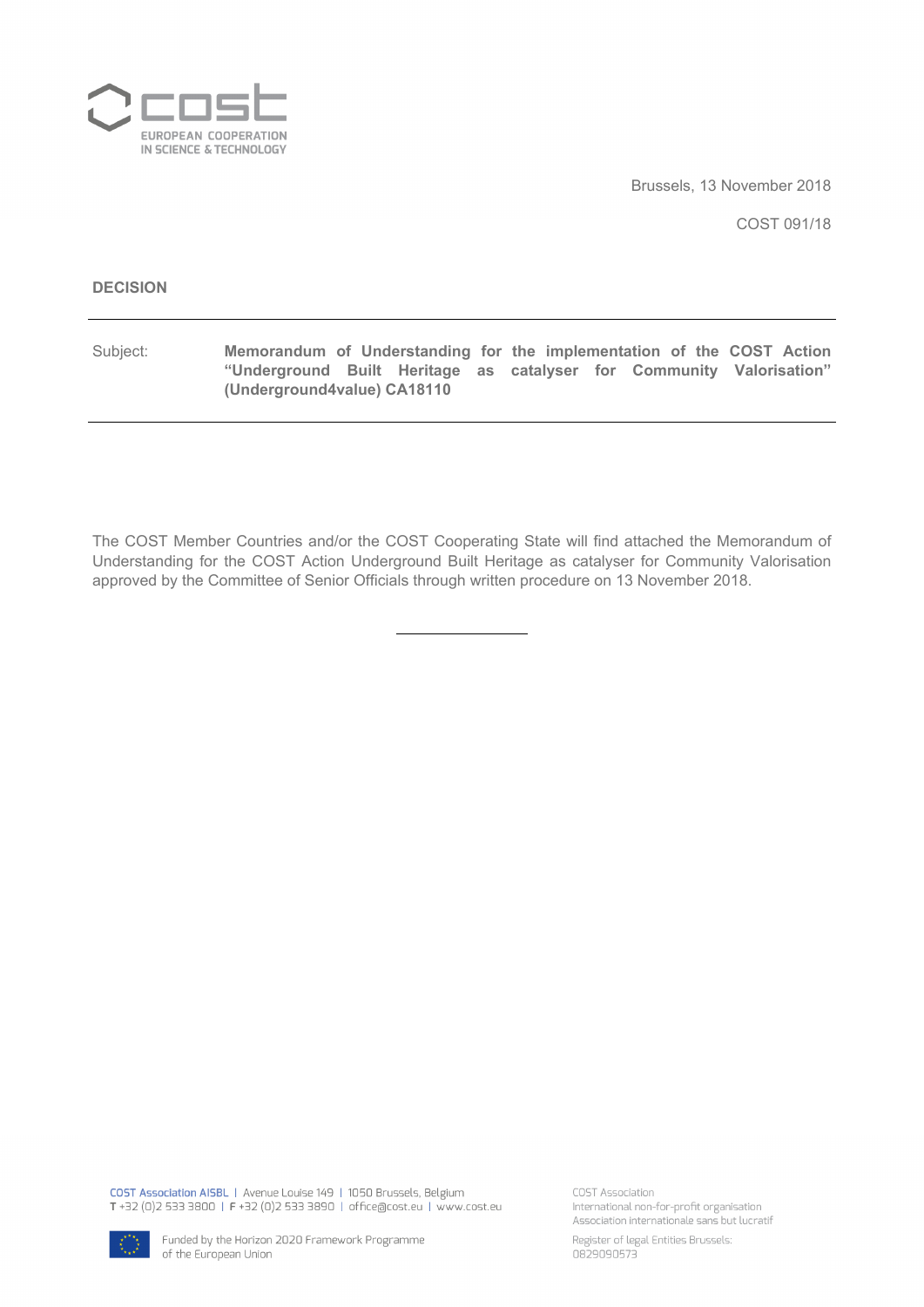

#### **MEMORANDUM OF UNDERSTANDING**

#### For the implementation of a COST Action designated as

#### **COST Action CA18110 UNDERGROUND BUILT HERITAGE AS CATALYSER FOR COMMUNITY VALORISATION (Underground4value)**

The COST Member Countries and/or the COST Cooperating State, accepting the present Memorandum of Understanding (MoU) wish to undertake joint activities of mutual interest and declare their common intention to participate in the COST Action (the Action), referred to above and described in the Technical Annex of this MoU.

The Action will be carried out in accordance with the set of COST Implementation Rules approved by the Committee of Senior Officials (CSO), or any new document amending or replacing them:

- a. "Rules for Participation in and Implementation of COST Activities" (COST 132/14 REV2);
- b. "COST Action Proposal Submission, Evaluation, Selection and Approval" (COST 133/14 REV);
- c. "COST Action Management, Monitoring and Final Assessment" (COST 134/14 REV2);
- d. "COST International Cooperation and Specific Organisations Participation" (COST 135/14 REV).

The main aim and objective of the Action is to The main aim and objective of the Action is to promote Underground Built Heritage as a valuable resource to celebrate and preserve and, when sustainable, to reuse and valorise, realising its full potential to support local communities' development.. This will be achieved through the specific objectives detailed in the Technical Annex.

The economic dimension of the activities carried out under the Action has been estimated, on the basis of information available during the planning of the Action, at EUR 64 million in 2018.

The MoU will enter into force once at least seven (7) COST Member Countries and/or COST Cooperating State have accepted it, and the corresponding Management Committee Members have been appointed, as described in the CSO Decision COST 134/14 REV2.

The COST Action will start from the date of the first Management Committee meeting and shall be implemented for a period of four (4) years, unless an extension is approved by the CSO following the procedure described in the CSO Decision COST 134/14 REV2.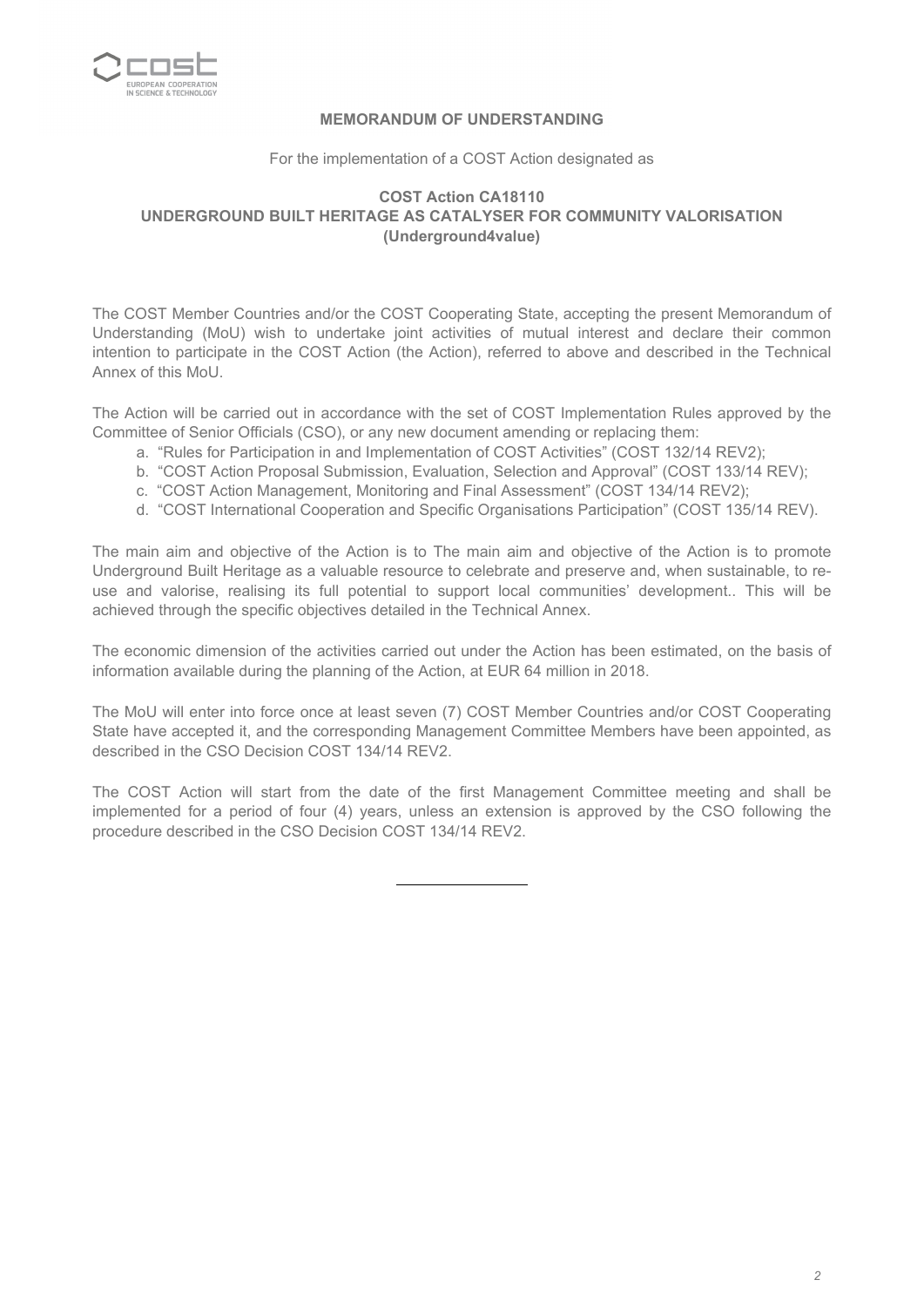

#### **OVERVIEW**

#### **Summary**

The proposal will establish and implement an expert network, aiming at promoting balanced and sustainable approaches for the conservation of the underground heritage and, at the same time, realising the potential of underground space in urban and rural areas for regeneration policies. The experts will be organised in three working groups: 1. Underground space conservation and monitoring; 2. underground Heritage-Led urban and rural regeneration; 3. Planning and governance tools. Each expert will share best-practices, by reporting on governance mechanisms, planning framework, stakeholders' involvement management, financing mechanisms, technical needs, and their direct impacts on the underground built environment preservation, environment, society and economy, as well as potential negative externalities (i.e. 'gentrification', hardbranding, mass tourism, recreational villages, underground degradation…). Collected information will be the basis for developing new research and training, open and accessible to all parties interested in the underground regeneration, and it will provide knowledge on main technical and organisational barriers to the underground regeneration and correlated solutions. The proposal aims at guaranteeing continuity of use and significance to the underground historic fabric, revitalisation of the public realm and skills development for townspeople. It will disseminate knowledge on underground culture and assist local communities' decisionmaking with adequate cultural, scientific and technical knowledge of the underground built environment from many different aspects (i.e. archaeology, geotechnics, history, urban planning, cultural anthropology, economics, architecture, cultural tourism). Finally, it will contribute to other EU programmes implementation.

| Areas of Expertise Relevant for the Action                  | <b>Keywords</b>                       |  |  |  |  |  |
|-------------------------------------------------------------|---------------------------------------|--|--|--|--|--|
| • Social and economic geography: Spatial development, land  | • Underground Built Environment       |  |  |  |  |  |
| use, regional planning                                      | • Heritage-Led Regeneration           |  |  |  |  |  |
| • History and Archeology: Preservation of cultural heritage | • Heritage Conservation Methods       |  |  |  |  |  |
| • Social and economic geography: Databases, data mining,    | • Sustainability Transition           |  |  |  |  |  |
| data curation, computational modelling                      | • Technological and Social Innovation |  |  |  |  |  |
| • Civil engineering: Preservation of cultural heritage      |                                       |  |  |  |  |  |
| • Environmental engineering: Remote sensing                 |                                       |  |  |  |  |  |

#### **Specific Objectives**

To achieve the main objective described in this MoU, the following specific objectives shall be accomplished:

#### Research Coordination

● Managing and treasuring the wide-ranging participants' competencies in order to identify key areas of scientific, technical, commercial, managerial, political, cultural and social nature, which are currently deemed problematic for a sustainable use of the Underground Built Heritage

• Setting up and coordinating small teams of participants for performing every year four case-studies assessments, and favouring the comparison of similar UBH in different economic, social, political and cultural contexts

• Interacting with local communities, disseminating innovative thinking and supporting them to explore alternative social trajectories in an adaptive, forward-looking manner

● Improving network openness by delivering presentations at regional and local conferences, with an intense coordination effort in order to guarantee the homogeneity of the research results, translated in different languages.

#### Capacity Building

● Providing a balanced and sustainable methodology for supporting the conservation and re-use of the UBH, by classifying different approaches through case-studies, by adapting, operationalising and testing the "Recommendation on the Historic Urban Landscape (HUL)", and by introducing new innovative technologies for the UBH knowledge, preservation, and valorisation

#### **TECHNICAL ANNEX**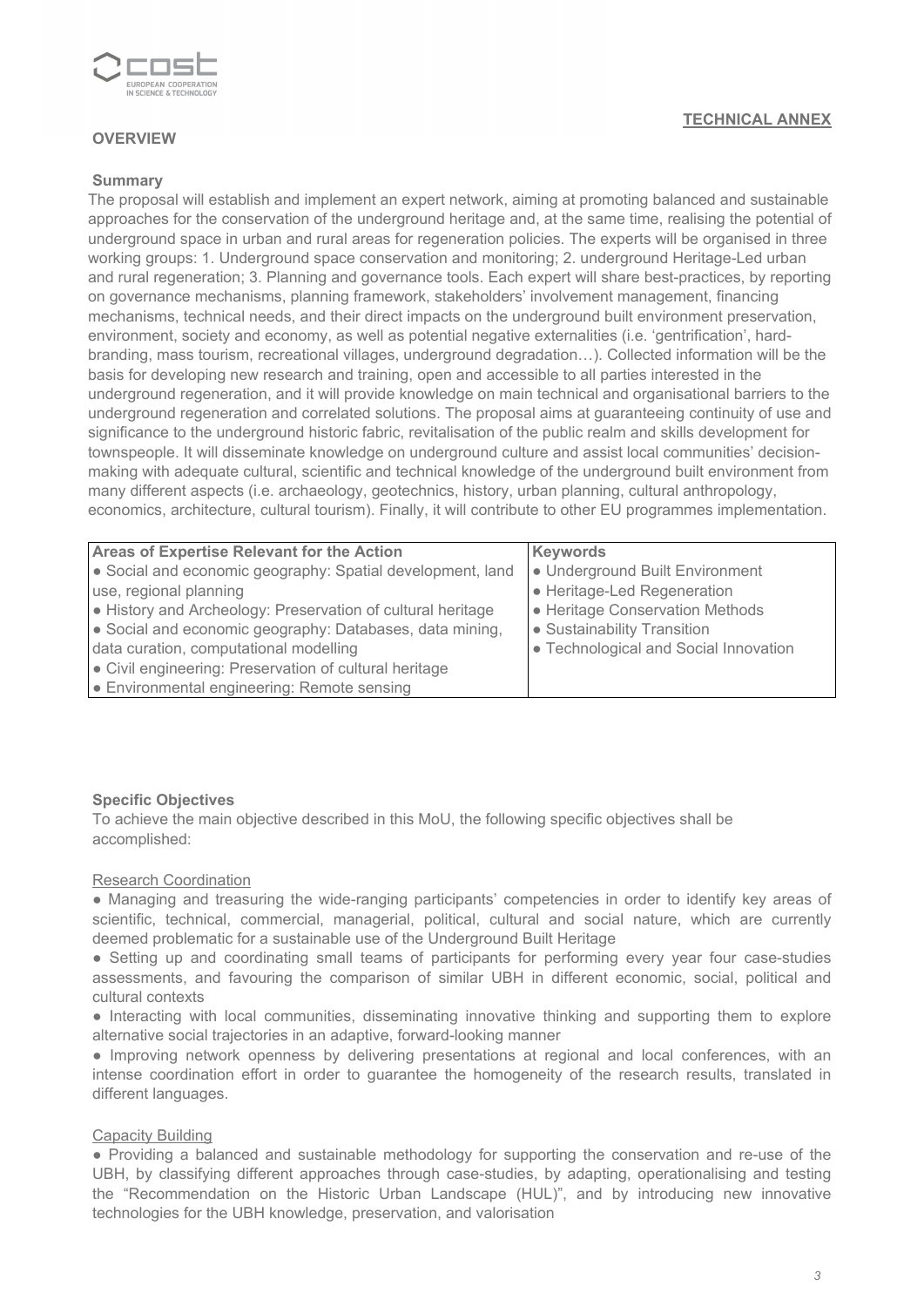

● Developing new skills for planners, decision-makers, promoters, and local development facilitators, by testing and running a new training course on UBH, which will integrate multi-disciplinary knowledge about the underground heritage with a planning framework based on HUL and boosting cultural planning, strategic spatial planning, transition planning and management

• Realising the potential of UBH for empowering local communities, by supporting their active involvement, stimulating bottom-up initiatives (e.g. Living Labs), and guaranteeing continuity of use and significance to the underground historic fabric, revitalisation of the public realm and skills development for townspeople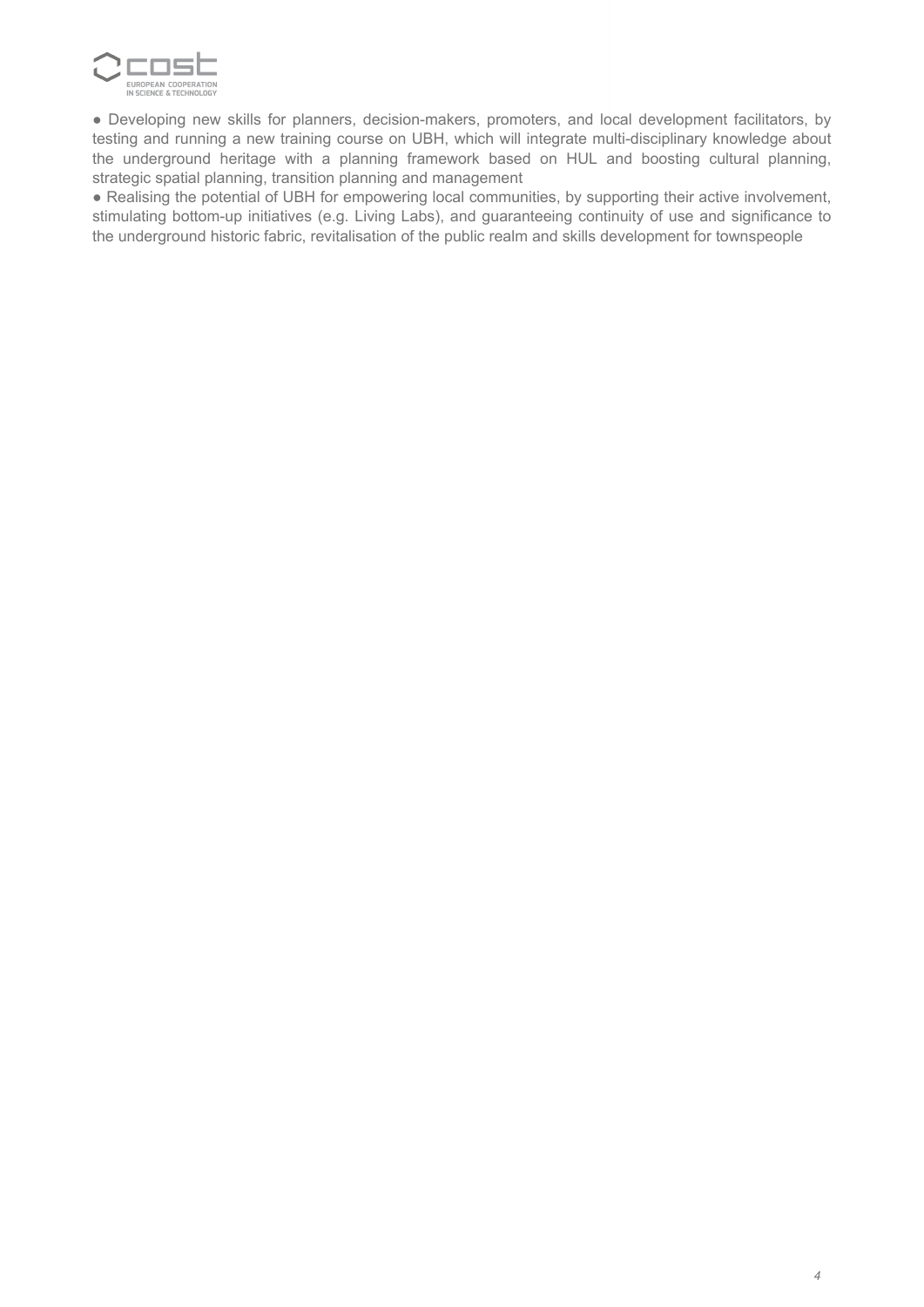

# **TECHNICAL ANNEX**

# **1. S&T EXCELLENCE**

### **1.1. CHALLENGE**

#### 1.1.1. DESCRIPTION OF THE CHALLENGE (MAIN AIM)

**Underground Built Heritage (UBH)** is a **unique cultural resource**, which might contribute to **individual and collective identity**, **social cohesion and inclusion**, being laid at the heart of community's sense of place. Its long history extends back several thousands of years, when cavities became shelters from inclement weather or wild animals. Successively, they became cultural and religious places, spaces for housing or mining activities, food production and storage, and natural resources' distribution. **Typologies of UBH sites** include natural and anthropic caves, underground burial/rites structures, mines and quarries, other man-made caves for exploitation and dwelling, underground infrastructures (cisterns, ancient drainage systems, tunnels, etc.), ancient buried structures and settlements..

These artefacts are **context-specific**, being characterised by an **historical and cultural exclusivity**, which strongly influences people's sense of belonging and of 'ownership' of particular localities, as well as daily routines, local rituals, traditions, ambiences, and atmospheres. As cultural heritage, they represent a **valuable resources for the sustainability challenge,** with the potential of catalysing urban/rural regeneration and attracting tourism, raising community awareness and making local communities more resilient to globalised systems of production and consumption by preserving their unique environmental and cultural aspects. In particular, their built structures and spaces have a **relevant role for heritage-led urban regeneration initiatives**, and their integration in these schemes generate popular, successful characteristic urban quarters, where people enjoy living, and engender economic development through job creations while creating social well being through crime reduction, health, education and social capital.

The main Underground4value challenge is **promoting UBH** as a **valuable resource** to **celebrate and preserve** and when **sustainable**, to **re-use and valorise**, realising its full **potential to support local communities' development.**

Although success stories in the field of UBH have captured the attention of the world, this resource's preservation and valorisation finds **relevant constraints**. First, **there are significant knowledge gaps** as UBH sites are largely unexplored, even not documented, and indeed under-utilised. Second, geotechnical **and geo-environmental concerns**, together with the presence of archaeological sites and infrastructure, deliver a perception that the underground space is a **high-risk and costly area of intervention**. UBH demands for surveys, which could benefit from innovative technologies, in order to understand complex damage and decay mechanisms, long-term environmental processes and medium to short-term natural, human and ecological risks. Therefore conservation and re-use of UBH sites requires **adequate scientific and technical knowledge**, **technological capabilities and financial resources**, which local public bodies usually lack. Therefore, once lost the original function, this resource frequently remains a hidden and forgotten landscape, lying abandoned and in a bad state of conservation.

To fill this gap, it is essential to **structure a reliable UBH knowledge base**, that is wide ranging, timely and economically accessible. It is necessary to classify different typologies and define common standards and methodologies, to cover many different aspects (i.e. archaeology, geotechnics, history, spatial and urban planning, cultural anthropology, economics, architecture, cultural tourism). The digital

COST Association AISBL | Avenue Louise 149 | 1050 Brussels, Belgium T+32 (0)2 533 3800 | F+32 (0)2 533 3890 | office@cost.eu | www.cost.eu

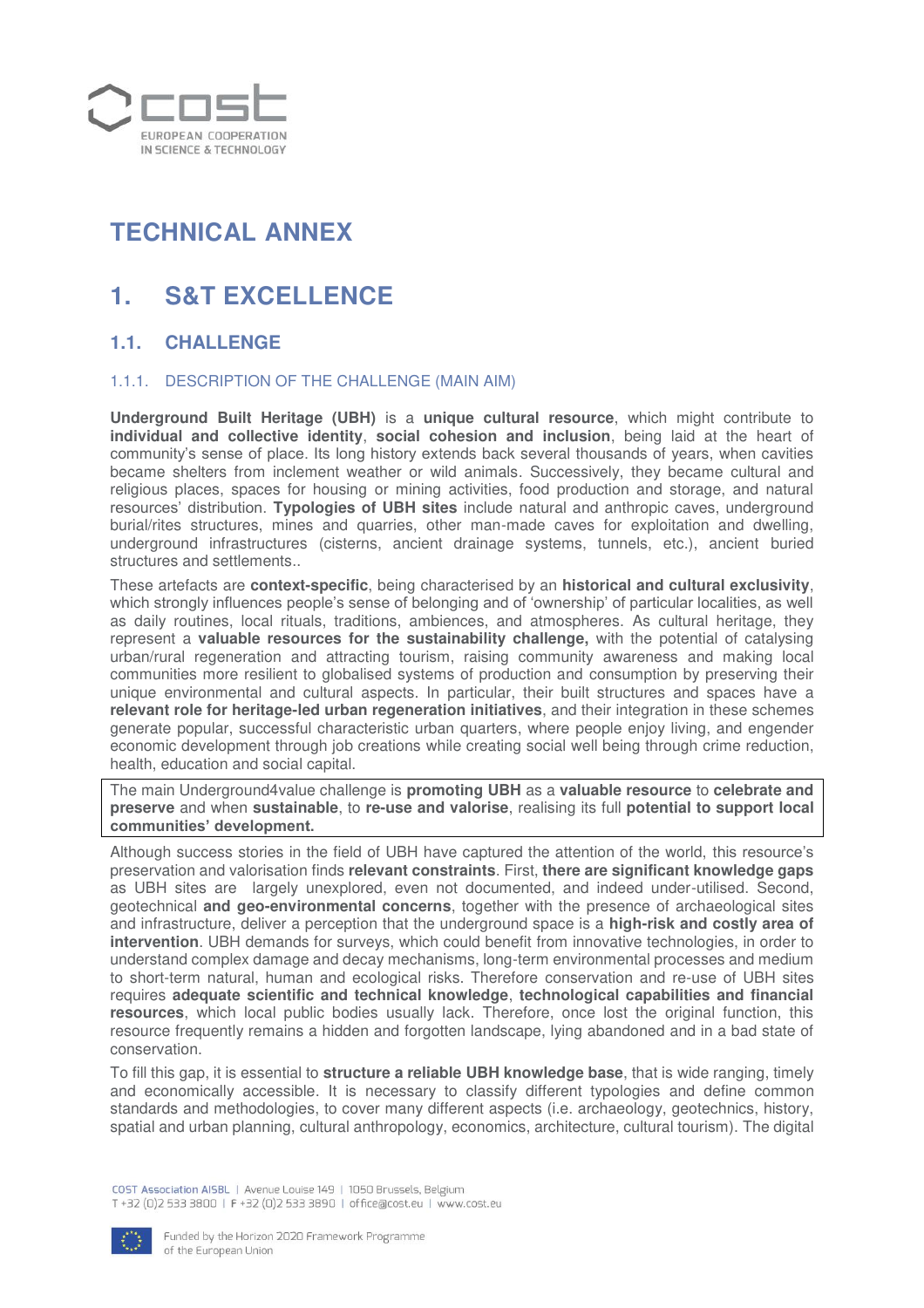

revolution's integration, in addition, could simplify UBH related surveying and dissemination practices, by supporting different stakeholders with historical and archaeological backgrounds, integrated geophysical explorations, and surveys of the earth and subsoil resource. It would also allow simplified procedures and protocols for **assessing the state of the UBH conservation**, within European regulations in heritage conservation (CEN/TC 346 - Conservation of cultural property), reducing technological and financial difficulties in the data collection of underground conditions. Furthermore, new emerging technologies such as three-dimensional (3D) computer modelling and different sensing techniques, could become a primary thrust for underground heritage research and development (e.g. 'seeing through the ground'). Finally, by approaching and managing **UBH as a commons** it would be possible to improve **collaboration among scientists** and **reducing costs for sharing knowledge**.

If not sustainable and **unresponsive to local communities' needs** and potentialities, physical **planning tools** could represent a relevant constraint to local community development, and use UBH for generating spaces of pure consumption and gentrification (Labadi 2008) or developing 'entertainmentled regeneration' (McCarthy 2002). In addition, many city planners, decision-makers and builders **take into account underground space for its 'invisibility'** and potential 'space availability' especially there limited surface space is unable to meet the demands of **new urban functions**. Nowadays, underground spaces often host transport interchanges, car parking, common ducts for utilities, warehousing and hazardous materials storage, and even sport facilities. In terms of a functional approach, UBH can often seem a **constraint for underground development**, given the **absence of a specific legislation** on underground heritage areas and little evidence of a policy-driven conservation and valorisation of UBH at European level. Nevertheless, there is a **rising awareness that physical approaches can only be part of the solution to communities' problems**, and that planners should better "…address how people mix and connect, their motivations, and whether they 'own' where they live" (Bianchini, 1999).

In general, UBH conservation falls under l**egislation in natural heritage conservation or archaeological / cultural heritage protection laws** and regulations, which mainly depend on local public bodies with different organisational and legal frameworks. At international level, the main reference for promoting a **UBH sustainable use** is the "**Recommendation on the Historic Urban Landscape (HUL**)", adopted in 2011 UNESCO's General Conference. The HUL is aa **holistic approach** for historic urban landscape management, which considers **heritage as a social, cultural and economic asset** for the urban development and aims at "…preserving the quality of the human environment, **enhancing the productive and sustainable use of urban spaces**, while recognising their dynamic character, and promoting social and functional diversity" (UNESCO, 2011). It implies the application of a **range of traditional and innovative tools**, based on civic engagement, knowledge and planning tools, regulatory systems, and financial tools to adapt to different local contexts and built heritage. Expressly, the **civic engagement tools** aim at involving and empowering different stakeholders, supporting their capacity building, and helping them to identify key values in their urban areas, to develop visions, goals and actions to safeguard their heritage and promote sustainable development. HUL management therefore, calls for the **integration of these tools in urban governance dynamics**, in order to facilitate dialogue by learning from communities' histories, traditions, values, needs and aspirations and mediating between groups with conflicting interests (UNESCO 2011). HUL tools offer a flexible and general **conceptual framework**, characterised by **"soft-law",** which countries can implement and adapt to their specific contexts on a voluntary basis. It does not provide a robust and comprehensive set of tools or binding regulations. On the contrary, it opens the door to a dialogue without entering in contrast with existing planning arrangements. This approach follows the same direction of the **transition towards sustainability**, which requires further changes in **interdependent societal systems** and **across multiple scales** – from the supply chains to the communities and individual citizens' behaviours and values – and implies **complex and uncertain processes**, mainly depending on experimentation, learning and sharing ideas.

These processes demand to acquire and test tools for encouraging dialogue and engaging stakeholders across society "to determine where we need to go and how we are going to get there" (EEA 2016). These tools should **stimulate and facilitate local communities' empowerment** and connect natural, social, cultural, political and economic environments, gauging impacts across different spheres of life, and grasping the importance not only of 'hard' but also of 'soft' infrastructures" (Bianchini, 1999).

Today, rather than being a development opportunity, **heritage conservation represents a cost and a barrier to regional and urban development**. Changing this perspective requires an innovation in the development path, by introducing new practices and behaviours that enable society to meet its needs in a more sustainable way. Topics such as cultural heritage, urban and rural regeneration, and sustainable tourism would become **strategic opportunities** at neighbourhood, urban and regional levels, if developed in a context of community engagement, with more effective coalitions of 'actors' supported by structures that encourage collaborative relationships. One challenge is the application of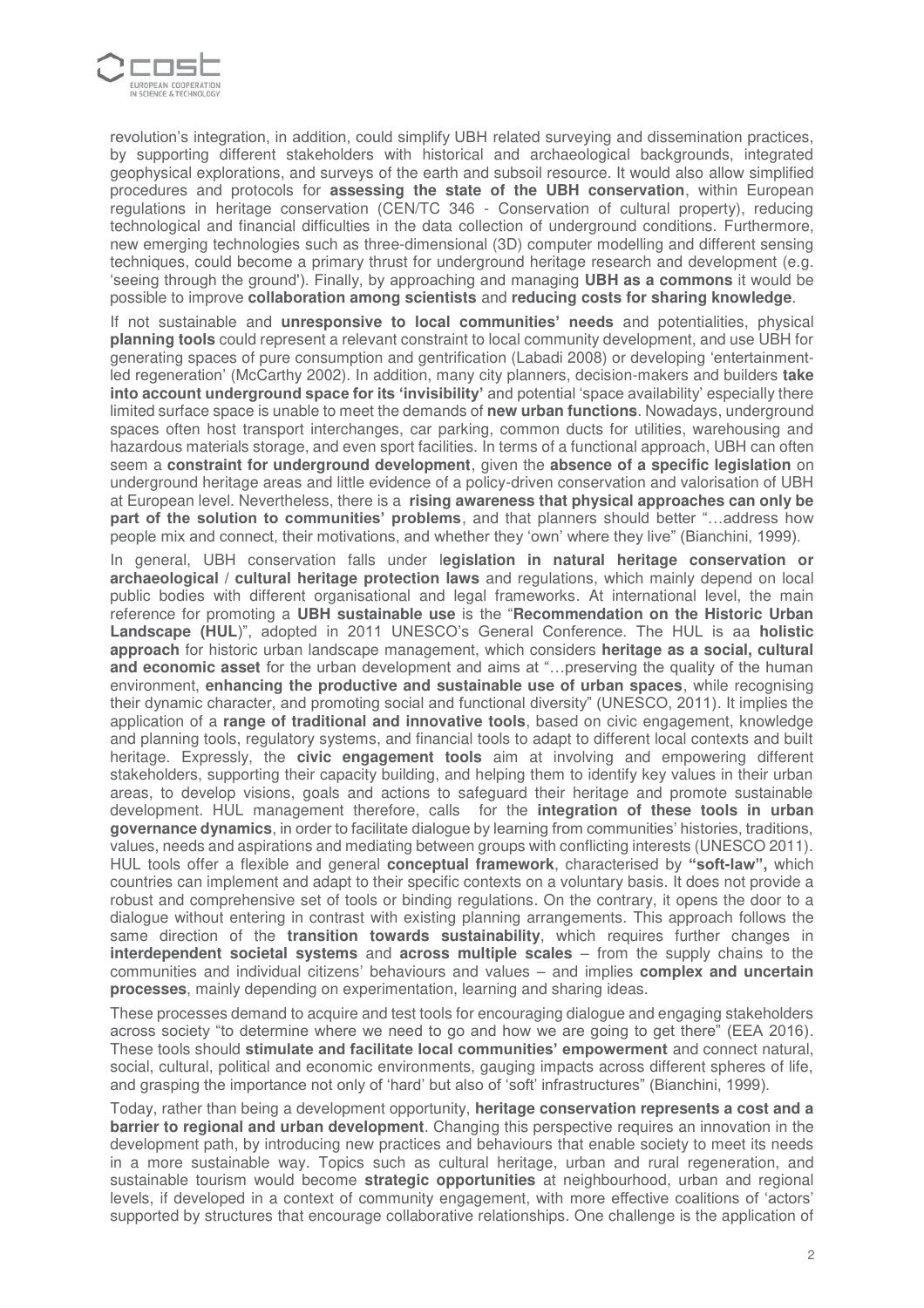

two community management tools - such as **Strategic Stakeholder Dialogue** (SSD) (Van Tulder et al 2004) and **Transition Management** (TM) (Kemp at al. 2005), and their integration into a new tool, the **Strategic Transition Management** (STM), based on local communities' experiments and empowerment, and a multi-level strategic dialogue (e.g. Living Labs).

Therefore, to develop and experiment such an integrated approach, promote innovation and the fullest open exchange of good/best practices, it is necessary to establish and implement a wide **multinational/cultural/sectoral network** of academics, practitioners, decision-makers, and innovators. To achieve that challenge, the Action will work towards finding efficient ways to:

- **Establish new channels of communication** among different disciplines, among academia, decision-makers, and private stakeholders to share knowledge and best practices, to reduce the current strong disciplinary specialisation and sectionalism as well as the lack of communication between researchers and decision-makers.
- **Develop a reliable knowledge base, managed as a commons,** to provide decision-makers with historical and archaeological backgrounds, integrated geophysical explorations, and surveys of the earth and subsoil resources.
- **Introduce technological innovation,** by promoting 3D computer modelling of UBH, as a primary thrust for underground heritage research and development (e.g. 'seeing through the ground'), as well as detailed high-resolution reconstructions with the integration of different sensing techniques.
- **Mapping different UBH re-use and broader heritage-led regeneration case-studies** in different countries, and improving the overall comprehension of success factors in terms of business and management, financing mechanisms, stakeholders' involvement, governance mechanisms, procurement, technical needs, and environmental, social and economic impacts.
- **Opening the network to partnerships with local management frameworks** for each of the identified case studies of UBH conservation and re-use, as well as **interacting** with different local stakeholders, both public and private, to reach consensus on which values should be protected and carried on to future generations and determine the attributes that carry these values
- **Pioneering socially and environmentally innovative solutions,** by stimulating, developing and supporting processes of local community co-evolution and co-creation, which allows communities to explore alternative social trajectories in an adaptive, forward-looking manner, such as the Strategic Transition Management (STM).
- **Designing and testing new training modules for planners, decision-makers, promoters, and local development facilitators,** based on scientific approaches (regional sciences, urban geography, computer sciences, and economic policy), with the input of disciplines in the humanities, for addressing cultural issues, as well as strategies and tools for urban/rural regeneration policies, sustainable tourism, community empowerment, and UBH conservation.

### 1.1.2. RELEVANCE AND TIMELINE

The Action's relevance is stated in Art. 3.3 of the Treaty on European Union, which states the EU role of ensuring "… that **Europe's cultural heritage** is safeguarded and enhanced". That statement has been recently reinforced by the EC communication "Towards an integrated approach to cultural heritage for Europe" (COM(2014) 477 final), which affirms that "Europe's cultural heritage, both tangible and intangible, is an **irreplaceable repository of knowledge and a valuable resource for economic growth, employment and social cohesion**" (p. 2). In that communication, the EC calls for:

- Actions encouraging the **modernisation of the heritage sector**, raising awareness and engaging new audiences
- Definition of a **strategic approach to research and innovation**, knowledge sharing and smart specialization
- Identification of skills needed and improvement of training for heritage professionals
- Development of a **more participative interpretation and governance models** that are better suited to contemporary Europe, through greater involvement of the private sector and civil society.

**The Action fully addresses the EC goals** by developing innovative approaches to surveys, analyses, monitoring and testing in regards to HUL**,** and by promoting new training tools for planners and decisionmakers, and finally empowering local communities.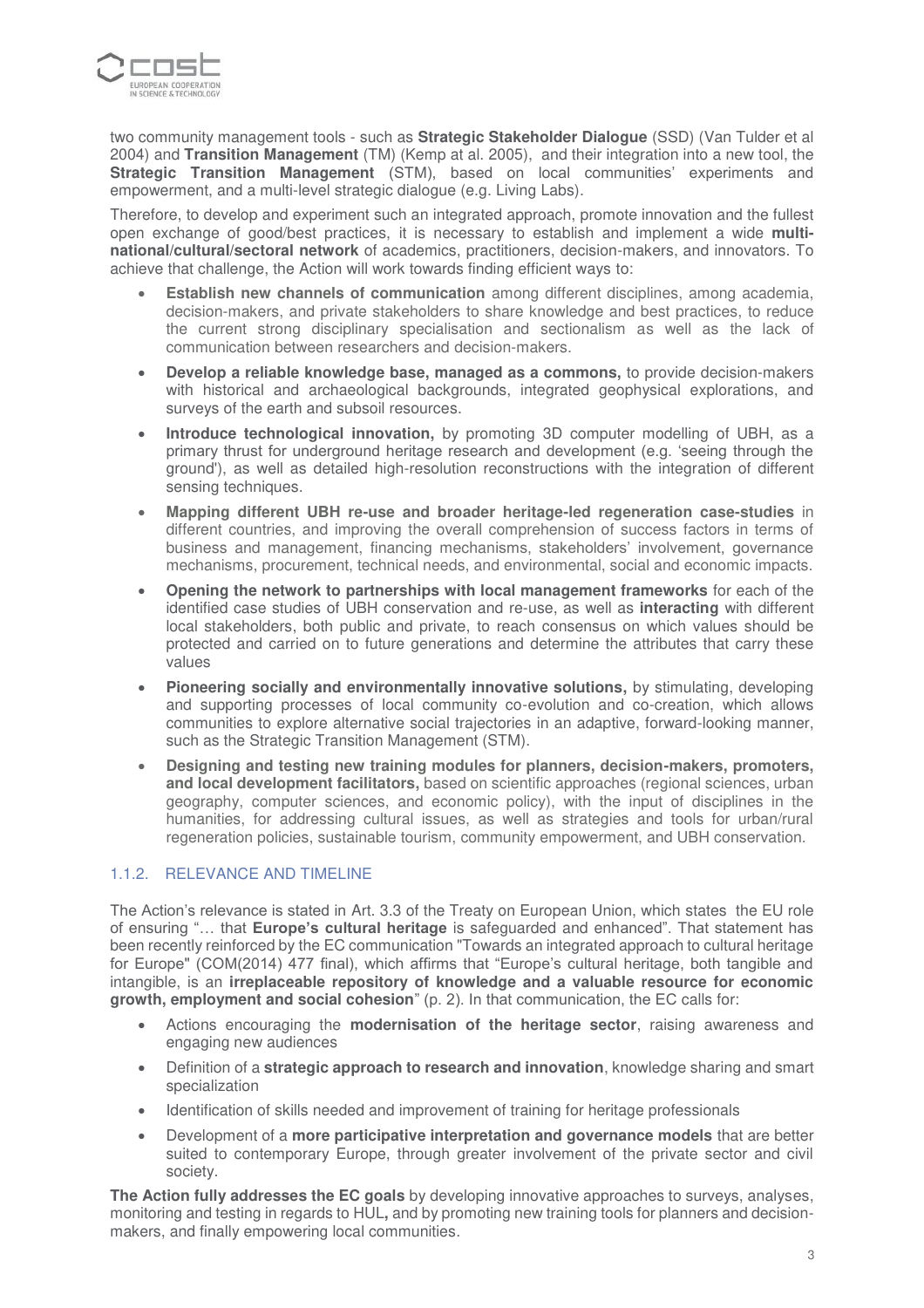

In addition, '**Cultural Heritage for Sustainable Growth**' has been identified as one of the societal challenges of Horizon 2020 that reflects the policy priorities of the Europe 2020 strategy and addresses major concerns shared by citizens in Europe and elsewhere (COM(2011) 808 final). Specifically in regards to the area in the Horizon 2020 "Climate action, environment, resource efficiency and raw materials work programme 2016-2017", the Action supports the work programme objective of harnessing "**the full potential of cultural heritage as a production rather than a cost factor**". It aims at maximising the intrinsic economic, cultural and societal value of underground heritage "…in promoting well-being, cultural diversity and social cohesion" (p. 62). It also addresses the challenge of using **cultural heritage as a driver for sustainable growth of urban and rural areas**, retrieving history, culture and identity of the UBH and developing it as "a factor of production and competitiveness and a means for introducing socially and environmentally innovative solutions" (p.62). By fulfilling assessments on UBH case-studies, in cooperation with local communities, the Action properly addresses the challenge to "go far beyond the simple conservation, restoration, physical rehabilitation or repurposing of a site, and to demonstrate heritage potential as a powerful economic, social and environmental catalyst for regeneration, sustainable development, economic growth and improvement of people's wellbeing and living environments" (p.62).

All the **knowledge produced by the Action multidisciplinary network** will be a relevant background for developing a dedicated digital platform, which will consistently provide sensorial and behavioural data collection from different sources in a cost efficient way, and guarantee assessment, monitoring, and online training toolkits for decision-makers, practitioners, stakeholders and local communities.

Finally, by using the HUL, the Action will contribute to the specific UNESCO challenges, as follows:

- Improving the HUL approach, by adapting the new instruments to the UBH specific contexts
- Disseminating the approach widely across European and national territories
- Facilitating its implementation throughout the development of detailed tools
- Promoting new jobs and training new skills
- Providing tools for monitoring its impact on the conservation and management of UBH.

### **1.2. OBJECTIVES**

#### 1.2.1. RESEARCH COORDINATION OBJECTIVES

The development and coordination of a wide **multi-national/cultural/sectoral network** demands, on the one side, achieving a **common understanding** of the Action goals, approaches and defining the target groups. On the other side, it demands for managing and treasuring the **wide-ranging participants' competencies** in order to identify key areas of scientific, technical, commercial, managerial, political, cultural and social nature, which are currently deemed problematic for a sustainable use of the UBH.

A **preliminary survey among the participants on approaches and experiences** for the UBH conservation and re-use will consequently facilitate the work of the Action, reinforce their involvement and provide a first knowledge base, which will be available to the network and continuously updated.

Another objective is setting up and coordinating **small teams of participants** to perform yearly **four case-study assessments**, by using the Short-Term Scientific Missions (STSMs) tool. These assessments, jointly conducted by participants' of different nationalities, disciplines and education, will promote a better communication in the network, as well as give visibility to the Action, paving the way to new participants.

A case-study approach will favour the **comparison of similar UBH in different economic, social, political and cultural contexts,** testing common practices and/or similar financial schemes as a **proxy of existing benchmarks** and/or strong cultural influences in planning and development. Broadening the participation to non-European partner countries would be very valuable for a wider sampling.

The objective of **interacting with local communities**, **disseminating innovative thinking** and supporting them to explore alternative social trajectories in an adaptive, forward-looking manner, will be **carried out during STSMs, workshops and in particular in the training courses**, where trainers and trainees will work together on specific topics, producing a yearly publication.

Finally, although the main dissemination policy will privilege International/European conferences and articles on sectoral scientific journals, the Action will improve its openness by delivering **presentations at regional and local conferences**. That will demand for an **intense coordination effort** in order to guarantee the homogeneity of the research results, translated in different languages.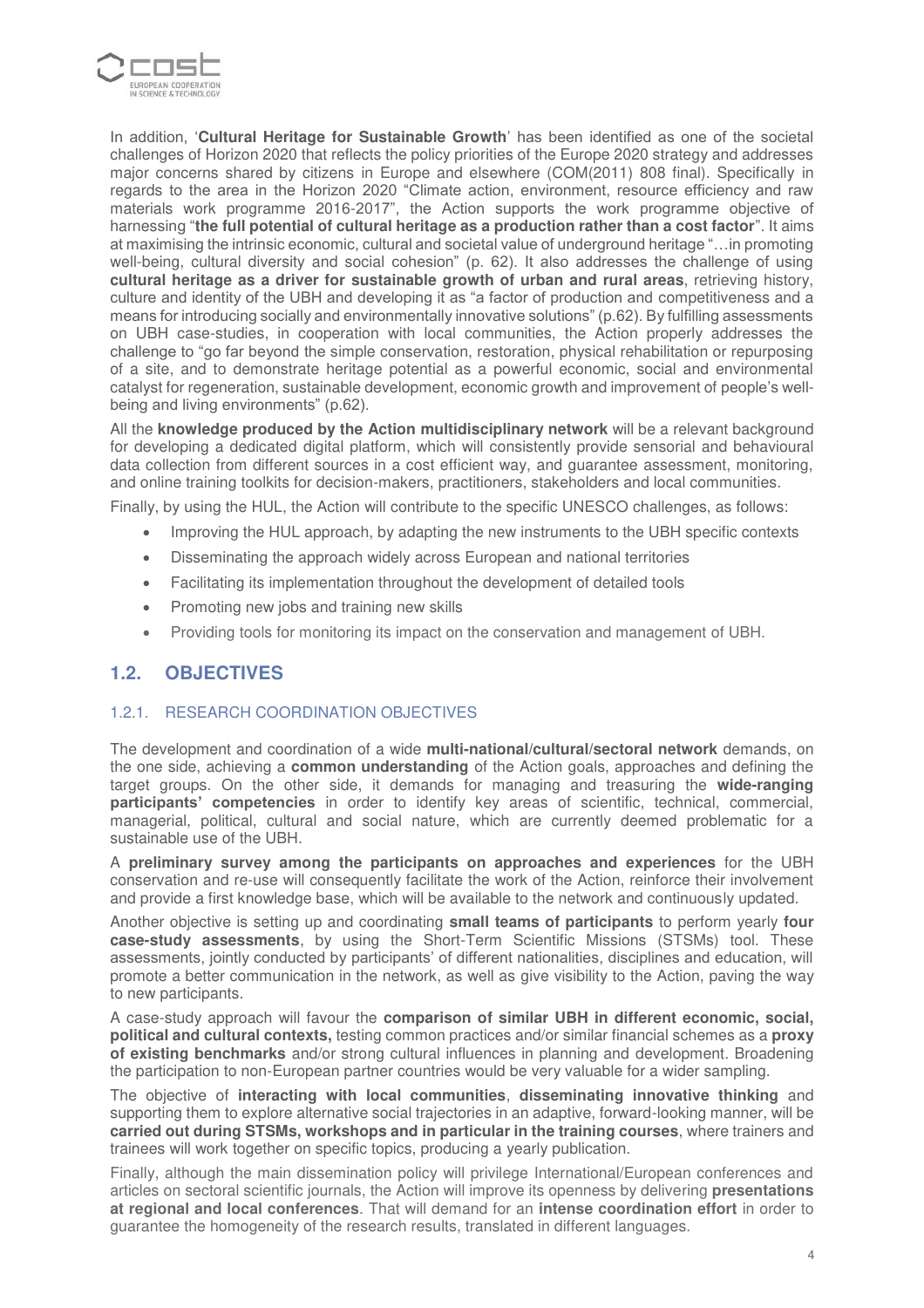

### 1.2.2. CAPACITY-BUILDING OBJECTIVES

The capacity building objectives are threefold, namely:

- Providing a **balanced and sustainable methodology for supporting the conservation and re-use of the UBH**, by classifying different approaches through case-studies, by adapting, operationalising and testing the "Recommendation on the Historic Urban Landscape (HUL)", and by introducing **new innovative technologies for the UBH** knowledge, preservation, and valorisation
- **Realising the potential of UBH for empowering local communities**, by supporting their active involvement, stimulating bottom-up initiatives (e.g. Living Labs), and guaranteeing continuity of use and significance to the underground historic fabric, revitalisation of the public realm and skills development for townspeople.
- **Developing new skills for planners, decision-makers, promoters, and local development**  facilitators, by testing and running a new training course on UBH, which will integrate multidisciplinary knowledge about the underground heritage with a planning framework based on HUL and boosting cultural planning, strategic spatial planning, transition planning and management.

The Action will provide adequate cultural, scientific and technical knowledge of the UBH with reference to different aspects (i.e. archaeology, geotechnics, history, urban planning, architecture, cultural anthropology, economics, tourism, sustainable development), as well as introduce new technologies and innovative approaches in a multi-disciplinary context.

## **1.3. PROGRESS BEYOND THE STATE-OF-THE-ART AND INNOVATION POTENTIAL**

#### 1.3.1. DESCRIPTION OF THE STATE-OF-THE-ART

Success stories in the field of underground built heritage, such as the urban regeneration of Matera (IT) and Göreme in Cappadocia (TR), or the Wieliczka salt mines (PL), have captured the attention of the world. Every year new underground heritage-led regenerations are developed in different parts of the globe. Nonetheless, the overall UBH state-of-the-art is very limited and sectoral, being mainly analysed throughout three disciplinary trends: underground planning and development, underground archaeology and speleology and cultural heritage planning.

The first to recognise the **need to integrate underground space in the planning system** was Édouard Utudjian in the 1930s', by establishing the GECUS (Groupe d'Études du Centre Urbain Souterrain), coordinating as secretary general the CPITUS (Comité permanent international des techniques et de l'urbanisme souterrain) and creating the periodical 'Le Monde souterrain' (1934-1973). Strongly influenced by Le Corbusier's rationalism, Utudjian promoted a **3D zoning** for integrating the underground space in the surface city ("**ville épaisse**"). That pioneering experience opened the field for many other initiatives, aiming at using **underground spaces as a strategic resource**, especially for dense urban areas, with respect to concurrent objectives such as densification, integration and securitisation of infrastructure and services. In recent times, an increasing number of international groups of research, by means of several initiatives, have demonstrated the **underground attractiveness in shaping a new urban vision**. In particular, two cooperative actions are remarkable:

- **Associated research Centres for the Urban Underground Space** (ACUUS), an international, non-governmental organization promoting partnerships amongst all actors in the field of planning, management, research and uses of urban underground space, founded in 1996.
- **ITA Committee on Underground Space (ITACUS)**, a permanent committee of the International Tunnelling and underground space Association (ITA) promoting events and raising awareness of the need for planning for the future of underground space use.

Distinctively, ACUUS promotes **methods, techniques and professional skills** allowing the municipalities and developers to better intervene in the urban underground. Among their objectives, there is the aim of establishing a cadaster of the urban underground and to make it usable (and to be sold, bequeathed or rented) at certain conditions by all urban actors, public and private, especially through public-private partnerships. In terms of Cultural Heritage, ACUUS suggests that **urban underground construction builders** should consider, by necessary means and with the agreement of the local authorities, the **conservation, the protection or the relocation of archaeological patrimony**. In addition, it has developed the first online database for Worldwide Underground Space development [\(https://www.acuus.org/index.php/the-underground-atlas\)](https://www.acuus.org/index.php/the-underground-atlas), which the Action could greatly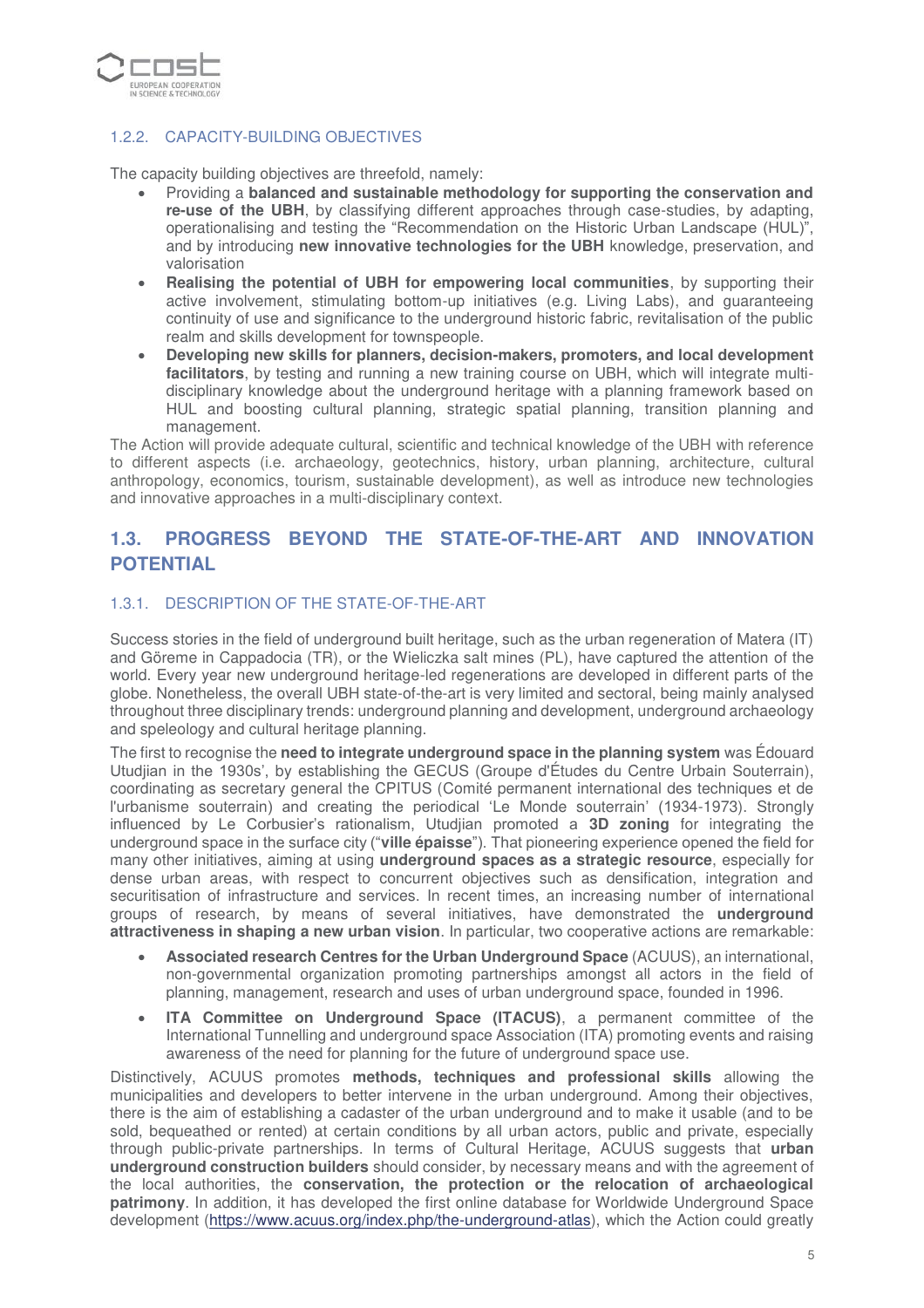

implement. However, ACUUS approach does not consider UBH as a resource for development and does not take into account any community-led strategy.

On the other side, ITACUS, together with other associations and organisations (ISOCARP, ICLEI, IFME, UNISDR), recently developed a **'Think Deep' approach** and the 'Young Professional's Think Deep Program', addressed at **stimulating interaction among interdisciplinary professionals** in the field of the underground space. That approach, based on **Transition Management**, believes that without a vision of the use of urban underground space, without a planning tool and without a strategy for managing the use of this vast spatial asset, all developments will be on a 'first come, first served' basis. This will lead to spatial congestion and competition between resources. The term 'Deep' is also part of the emergent '**Deep City Method'**, developed at the École polytechnique fédérale de Lausanne, which aims at supporting urban planners to decide how to best exploit underground resources, and assisting cities in extending their legal systems into these traditionally lawless areas. Based on a **macro zoning of the underground urban space** at a city scale, the approach selects high potential land parcels for short-term development, while it reserves special protection areas for valuable georesources protection for long-term use. Both approaches provide planning tools for the underground space, without any consideration of cultural heritage and community identity.

In the context of the **underground archaeology and speleology studies' literature**, the largest part of the advancements are related to the development of new technologies for surveying cavities and '**seeing through the ground'**, analysing their stability, monitoring environmental factors, and handling conservation treatments. From a methodological point of view, the main evolution is represented by the **general classification of artificial cavities** (2012) of the Commission on Artificial Cavities of the 'Union Internationale de Speleologie (UIS)', based on time and modality of realisation, and organised through a typological tree with seven main categories, each of them subdivided into sub-types. That classification could represent a useful tool for facilitating communication among researchers, and stimulating more detailed classifications.

Not specific to UBH, is the **literature on sustainable cultural heritage**, which is relatively recent, if we consider that the connection between heritage and sustainable development was introduced only in 2002, with the 'Budapest Declaration' (UNESCO 2002). The Declaration expresses the need to "ensure an appropriate and equitable balance between conservation, sustainability and development, so that World Heritage properties can be protected through appropriate activities contributing to the social and economic development and the quality of life of our communities". In particular, it sees urban heritage conservation as a primary feature for sustainable development, by reducing poverty through economic growth, tourism and job creation (Labadi and Logan 2016). Then, as already mentioned, **Historic Urban Landscape** (HUL) (2011) exemplifies a relevant progress towards a planning approach, by focusing on cultural resources availability in a certain place. Another conceptual progress is the 'Florence Declaration on Heritage and Landscape as Human Values' (ICOMOS 2014), which introduces two concepts, the **landscape** and the **community-based planning**. The first, "whether urban or rural, is a new paradigm for harmonious development, offering an approach that can integrate economic, social and environmental processes". The second, founded on the "involvement of local communities, the recognition of, and respect for, their cultural heritage, as well as innovative and traditional practices can favour more effective management and governance of multifunctional landscapes, contributing to their resilience and adaptability". In addition, several EU projects, particularly in the framework of the INTERREG programme have dealt with cultural heritage and methods for its exploitation and management.

Finally, it is significant to include in this brief survey the **massive literature on both urban and rural regeneration**. The first often highlights the potentialities of heritage-led urban regeneration initiatives (Roberts and Sykes, 2000; Evans and Shaw, 2004), by considering the **built heritage** as a **valuable catalyst,** which contributes to individual and collective identity, social cohesion and inclusion. Adaptive reuse of heritage resources can provide a sense of stability and a sense of continuity for people and societies. Rural regeneration literature has recently placed greater emphasis on enabling and empowering local people in rural areas to take greater control over their own lives through 'bottom-up' development approaches that involve local people in their planning. This approach is encapsulated at EU level under the name of **Community-Led Local Development (CLLD).** CLLD is defined as "a tool for involving citizens at local level in developing responses to the social, environmental and economic challenges we face today" (Common Guidance of the European Commission' Directorates-General AGRI, EMPL, MARE and REGIO on Community-Led Local Development in European Structural and Investment Funds, February 2013).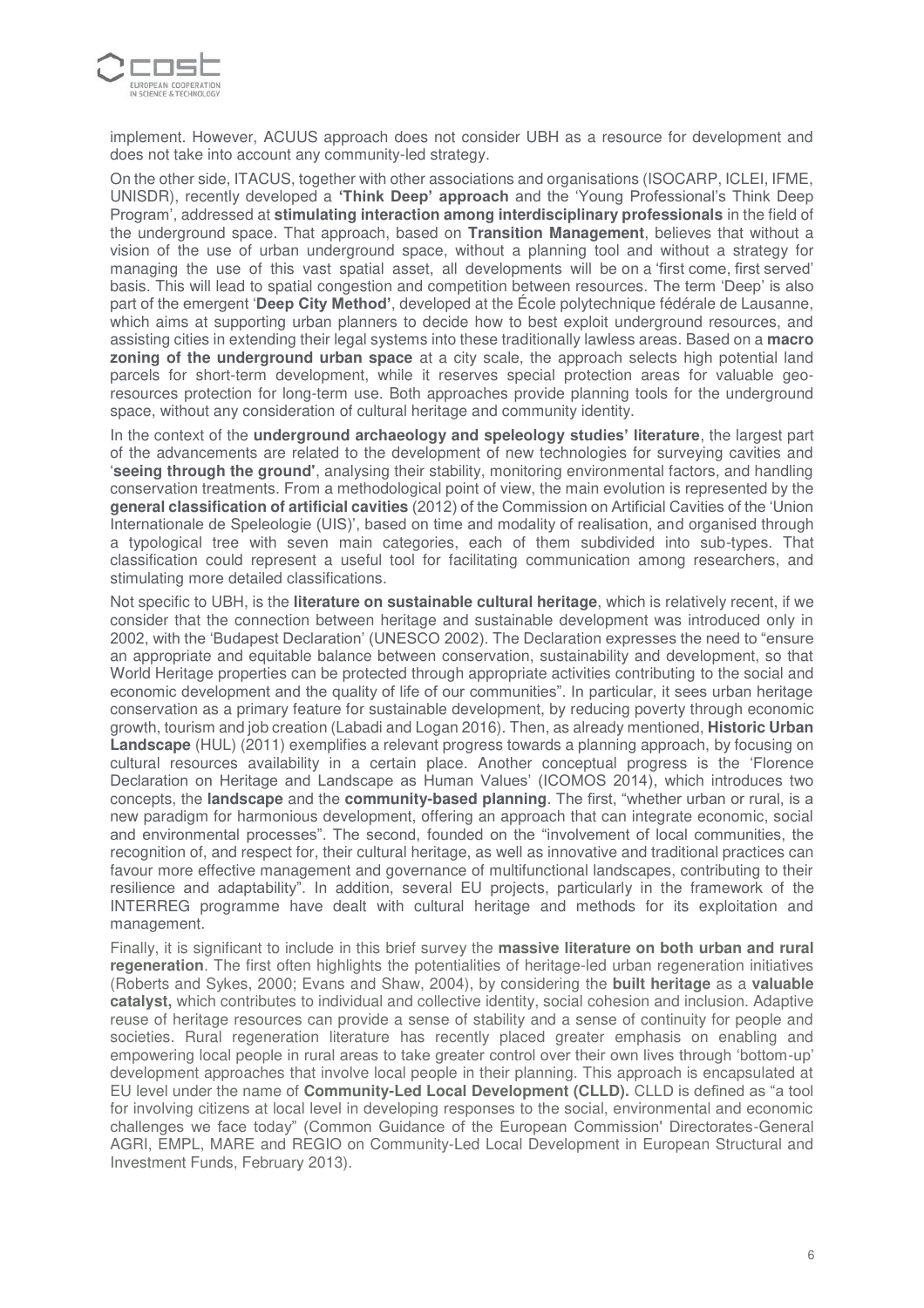

#### 1.3.2. PROGRESS BEYOND THE STATE-OF-THE-ART

The Action represents a **fundamental milestone** for integrating **underground space, cultural heritage studies and community-based planning**. Thanks to the Action's activities, the knowledge transmission and exchange will reveal practices, imaginaries and local cultures associated with the UBH, renew their interpretation, and stimulate knowledge and the perspective vision of local communities. UHB landscape will become a place of equilibrium for nature, identity and attractiveness, by re-associating multiple uses and giving capacity for development at all levels (regional, local) and all temporalities (short, medium and long term) while generating positive and self-sustaining "natural" interdependencies.

Although not a research project, nor and Educational Programme, the Action will propose some **methodological advancements**, specifically in reference to the **HUL framework.** It will integrate different planning approaches through a transition management approach (for developing bottom-up initiatives, such as local living labs).

The Action will make a relevant step forward with respect to the current state-of-the-art and provide a significant knowledge base for a sustainable use of the UBH by:

- **Exploring new planning approaches**, such as the Strategic Transition Management (STM), and their use in the built heritage conservation and re-use, through the WG activities, the casestudies STSMs, and the training courses
- − Creating a multi-disciplinary network on the **sustainable use of the UBH**
- − **Disseminating results** of the methodological and knowledge advancement at international, regional, and local level
- **Developing new training modules for planners**, local community facilitators, promoters, and decision-makers.

The Action will **increase public awareness** about the concrete opportunities of **integrating culture and identity** into the regional and local decision-making processes for preserving the UBH, and **developing a planning approach** with the following attributes: **holistic, flexible, innovative, experimental, people-centred, humanistic, cultured, and open-ended.**

The action will follow, and possibly have a dialogue with, the **current and future cultural heritage funded projects** in both Horizon 2020 framework and INTERREG programme.

For **implementing the UBH knowledge base**, the Action will **advance**, on the one side, **in the classification of artificial cavities**, by linking the typologies to their functions and potential re-uses and will promote archaeological and historical research for each case-study. On the other side, it will examine **technological developments** of UBH non-invasive diagnosis, innovative ICT tools systems for sensoring and data collection, multiscale approaches, from landscape to archaeological sites or monuments, up to the single artefact, for detailed high-resolution visualisation and reconstruction of the more interesting items of the heritage.

The Action is **timely and needed**, for rethinking the current **weak communication** between **physical underground space planning** and the **cultural heritage perspective**. It will analyse research findings, methods, training courses and programmes and discuss **theoretical and practical issues** related to the selected case studies, the interaction with local communities, the continuous technological innovation, and the **regional smart specialisation strategies**.

The Action will **survey existing gaps and barriers** (technological, social, economic, administrative, political, legislative, etc..) that devalue UBH re-use and will individuate **current needs for new jobs and skills**, not limited to the touristic and recreational sectors, as well as emerging needs for decisionmakers training. To this end, good practices and success-stories of co-operations between academic and research institutions, public-private sector, local communities and citizens, as in the case of 'Think Deep', will be analysed to assess arising Pros and Cons and their potential for implementation.

#### 1.3.3. INNOVATION IN TACKLING THE CHALLENGE

The main conceptual innovation in the Action will be **to value the underground space** not only as an affordable solution for locating new urban functions and saving surface space for urban development, but also as a **depository of the local identity and history**, and placing its cultural component as a **catalyst for a broader strategy of community engagement and regeneration policies**.

The second innovation will be the **cross-fertilisation of the knowledge among scientists** (i.e. historians, architects, engineers, archaeologists, planners, geologists, etc.), practitioners, public officials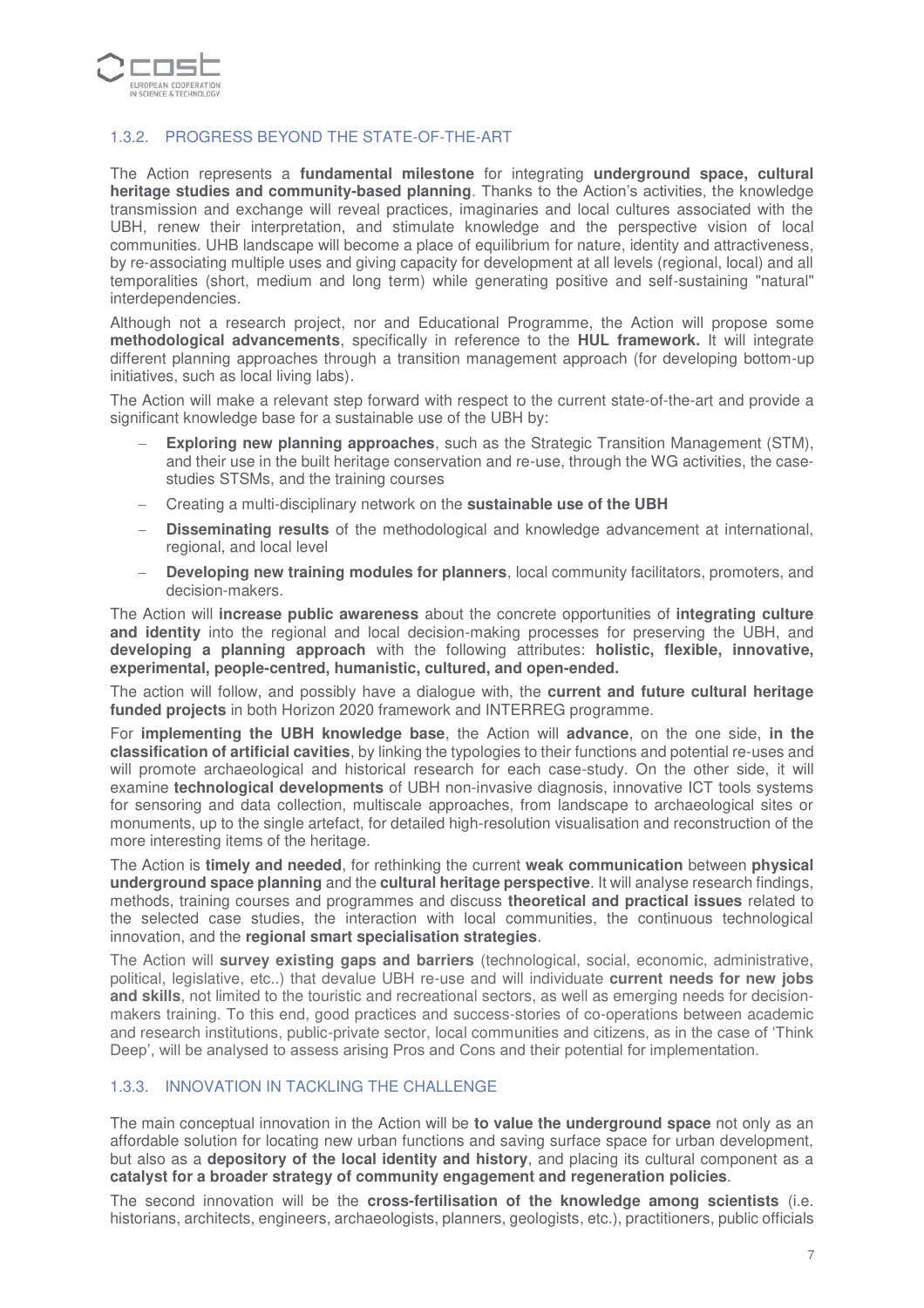

and technicians, being rather limited such interdisciplinary initiatives in the field of UBH. In addition, by assessing specific case studies, the Action will develop **interaction mechanisms with various actors,** such as public institutions, private stakeholders and **local communities**, which have **extensive experience regarding specific elements of UBH**.

There will also be innovative organisation of a **training school in cities characterised by relevant UBH**, aiming at stimulating the development of new skills in the field of planning and decision-making. The **training will expand the HUL framework** by developing new specific modules about UBH and introducing **Strategic Transition Management (STM)**. It will provide the planner with tools for stimulating, developing and supporting real-life experiments (**Living Labs**) in a goal-oriented modulation, aimed at shaping **processes of strategic dialogue, co-evolution** and **co-creation**.

The Action will point out **policy conditions that allow the conservation and reuse** of UBH sites, based on the needs of trust and transparency, and of integrating heritage aspects into sectoral policies. **Transparent and integrated policies** will make it possible to achieve a cooperative approach by the authorities responsible for restoration and conservation in the case of new functions for an underground artefact. As demonstrated by many success stories, **UBH added-value increases** when combined with objectives from other policies, such as spatial policy, water, energy or transport.

The Action, finally, will **multiply virtual and physical meeting-points**, at network level and local level, through different platforms, ICT tools and approaches, for sharing assessments, dialogues with stakeholders, selection of case studies, participation in international, national and local events, editing of books, organising missions, training schools and dedicated workshops.

# **1.4. ADDED VALUE OF NETWORKING**

### 1.4.1. IN RELATION TO THE CHALLENGE

Networking is strongly needed to assist in removing the vacuum of institution-based, country-based stereotyped areas. Indeed, as networking allows people from different backgrounds to facilitate the exchange of knowledge and advice by sharing lessons from experience, it is one of the best ways for people to have a common goal without being limited by national or regional educational standards. Good networking schemes also include mentoring programmes, in which case, the fact that two people do not share the same educational background matters less than the professional situations or challenges that they both experienced/are experiencing.

International exposure and collaborative effort to enable knowledge sharing is an important target of the Action to break through national boundaries and develop common approaches of research, exploitation and training in the field of UBH. In particular, the need for building a common knowledge base, throughout underground conservation and reuse success stories, will strongly benefit from the possibility of comparing similar approaches in different contexts. Nonetheless, the decision to use, as main reference, the HUL, which is a flexible, adaptable, and broad holistic approach, is functional to the need of sharing it in a large network of varied experiences, cultures and linguistic skills.

### 1.4.2. IN RELATION TO EXISTING EFFORTS AT EUROPEAN AND/OR INTERNATIONAL LEVEL

Due to the nature of the Action, there are not many existing efforts of this kind but still it would be crucial to actively network, complement, liaise and "rub shoulders" with associations, experts and professionals running UBH-oriented activities in Europe and beyond. The Action will contact and interact with:

- Associated research Centres for the Urban Underground Space (ACUUS)
- ITA Committee on Underground Space (ITACUS)
- The International Society of City and Regional Planners (ISOCARP)
- European Institute for Comparative Urban Research (EURICUR)
- The Commission on Artificial Cavities of the 'Union Internationale de Speleologie' (UIS)
- Young Professional's Think Deep Program
- Ongoing EU Funded projects

# **2. IMPACT**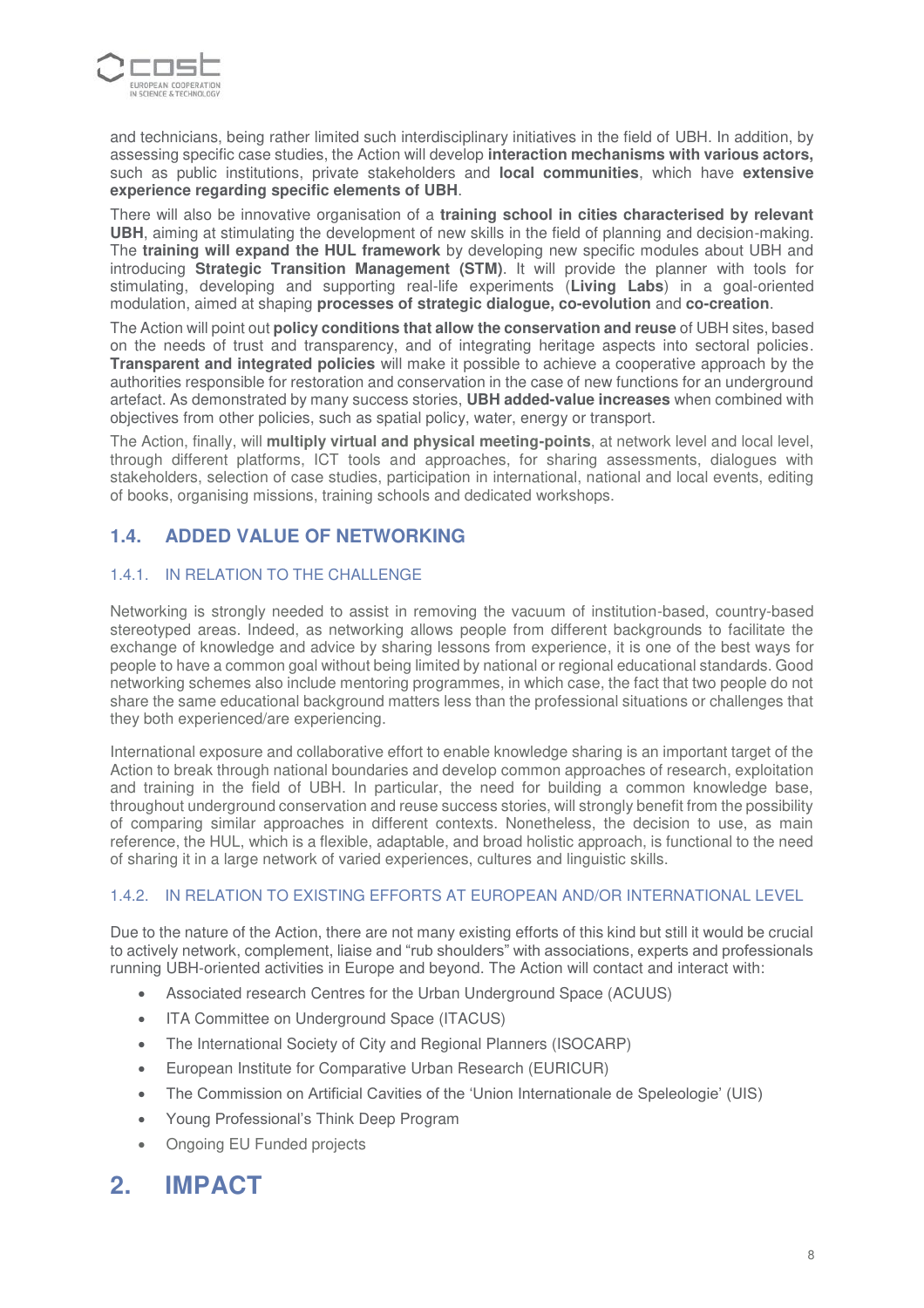

# **2.1. EXPECTED IMPACT**

#### 2.1.1. SHORT-TERM AND LONG-TERM SCIENTIFIC, TECHNOLOGICAL, AND/OR SOCIOECONOMIC IMPACTS

Thanks to an **extended and multidisciplinary network**, the Action will promote a **new integrated planning approach** in different countries and disciplinary contexts, as well as in different regional cultures, identities, and economies. It will represent an **important cultural challenge** and a positive change from the current methods, policies and practice. Thanks to the **assessment of UBH casestudies**, the Action will increase the popularity of **UBH as a strategic resource for contributing to regional and local development**, and will be of great value for **reducing uncertainties**, and in persuading people of its potentialities.

For supporting social innovation, the Action will **develop a promising planning environment**, by **providing an insight** into the conditions under which a project will be advanced, **helping to avoid**  investments in UBH without long term sustainability, and finally, through co-creation practices, **stimulating individual and collective identity, social inclusion and cohesion**.

From a technological point of view, the Action will **have positive impacts on testing and using onsite monitoring tools** within the cavities, satellite remote spectral technologies, ground penetrating and holographic radars, seismic tomography, electrical resistivity tomography techniques, visual information interpretation, infrared thermography, monitoring, environmental parameters evaluation. In addition, it will contribute to **disseminate and promote new techniques** for evaluating the stability of the site (geometric features, presence and distance of pillars to support it, etc.), integrated approach to the stability of cavities, techniques of simulation to describe the worst-case scenarios in regards to the possibility of underground failures. In addition, the Action will provide a **relevant scientific base for developing a digital platform for the UBH knowledge base**.

At the same time, the Action's knowledge base will **foster the importance of the UBH conservation**, by classifying studies of decay, evaluation of cleaning methods, protective and consolidation treatments, as well as **promoting protocols** aimed at evaluating effectiveness and hazard control during conservation works. This work will contribute to a **realistic picture** of the global effort, and will **play an important role in job creation**, by assessing the need for new job profiles.

The training schools will provide a first moment of confrontation among participants – trainers and trainees. In particular, by applying the 'Transition Management' approach, planners will interactively learn how to facilitate communities' dialogue, and develop new social, economic and cultural behaviours from the opportunities offered by the UBH reuse also in terms of new lifestyles. In the long term, thanks to partnerships and co-creation among public, business, academics and local communities, **underground artefacts**, such as tunnels, underground pools, negative buildings and caves, once only used for solving climatic and social urban conflicts, **will grasp new life and functions**.

## **2.2. MEASURES TO MAXIMISE IMPACT**

#### 2.2.1. PLAN FOR INVOLVING THE MOST RELEVANT STAKEHOLDERS

Beneficiaries and users include **Universities** (academics, scholars, students in the field of History, Cultural Heritage, Architecture, Engineering, Geography, Chemistry, Geology, Archaeology, Geophysics, Law, Economics), **Professional Associations**, **Chambers of Commerce, Development Agencies, Tourism Promotion Bodies, Real Estate companies, Local communities** (mayor, city planners, city managers, cultural policy-makers, local communities leaders, citizens), **practitioners** (urban planners, architects, financial consultants, geologists, and other professionals).

The Action is structured for promoting new approaches at the local level and will use a **series of colocated meetings**, as well as **short-term scientific mission**, and **training schools in cities with UBH**, in order to approach and invite potential beneficiaries and users to cooperate and support the Action. In particular, for each case-study and relative STSM, the hosting partner will involve all relevant stakeholders and start-up a Living Lab, where external participants will contribute to the assessment of the case studies, develop innovative transition experiments, and test the HUL framework. Some of these stakeholders will also be invited to participate to the training schools, for a storytelling of their experience, and, finally, to evaluate proposed methods, which will be devised because of the Action.

Opportunities for involvement of relevant stakeholders and other interested parties in the Action will be promoted through the Action webpage and newsletters. All activities concerning the involvement of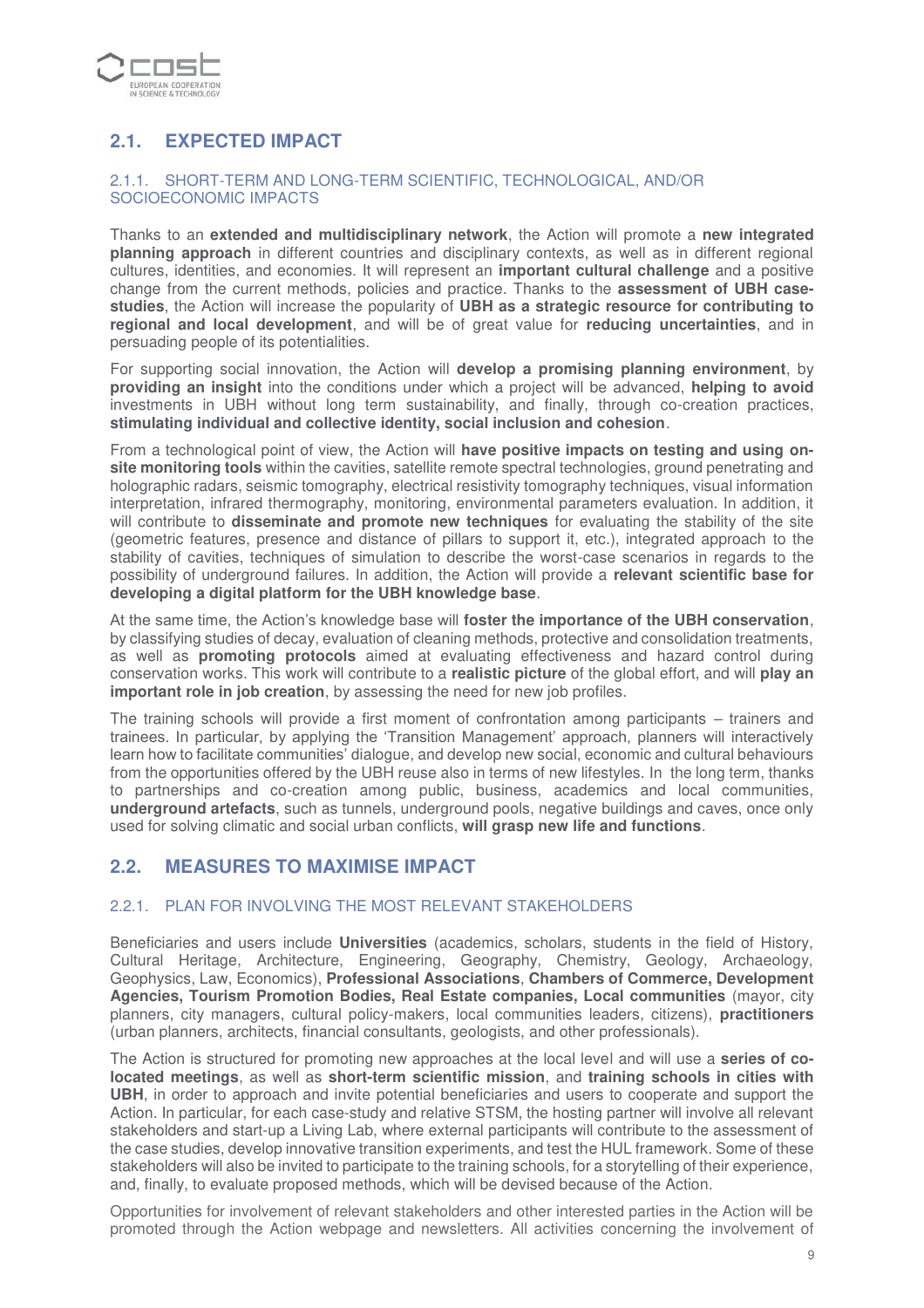

relevant stakeholders will be dealt with a high degree of awareness of gender issues in accordance with Articles 2 and 3 of the EC Treaty (gender mainstreaming), as well as Article 141 (equality between women and men in matters of employment and occupation) and Article 13 (sex discrimination within and outside the work place).

### 2.2.2. DISSEMINATION AND/OR EXPLOITATION PLAN

Dissemination activities are two-fold: firstly, local dissemination in and around the case-studies communities and cities, secondly, broader dissemination across EU and beyond. Main dissemination activities will promote the project as a whole, disseminate the results, engage with and involve EU, local stakeholders and citizens, build a sharing environment of communication and exchange within the project itself and the local communities, involved in the case studies and training schools. From the beginning, the Action will draft a **dissemination plan**, to guarantee the achievement of the following dissemination objectives:

- − **Create awareness, understanding, and interest** about the scope, objectives and results of the project at EU and local level
- − **Provide all involved stakeholders** with specific and valuable knowledge and solutions
- − **Engage stakeholders** and drive them to adopt and implement case-studies' outcomes
- **Reach the widest dissemination of the project results**, among local communities, experts, decision-makers and academics, as well as society in general

The Plan will include a **stakeholder management**, vital to successful community-oriented activities, particularly given the cross-cutting and innovative nature of the work, which applies stakeholdermapping techniques to ensure that all appropriate parties are engaged, aligned, and mobilised.

To maximise benefits and results visibility, the Action will establish consistent **common standards for dissemination**, by developing standard dissemination packages, based on the principle of 'adopt/adapt/create', in order to respect local differences in culture, language, social contexts and needs, while fostering application of standards (with exploitation of resulting benefits). In addition, being community-oriented, the Action will define communication channels to involve case-studies communities in the activities and ensure they feel part of the project (local meetings, webinars, and storytelling).

At the EU level, the plan will include a dedicated website, regular newsletters sent via e-mail and shared on social media (Facebook, Twitter), publications and brief communications in specialised magazines, which would be re-posted on the website and on social media, with capture of important moments and conclusions on camera and film, to share on Instagram or YouTube. The Action members will be presenting in international conferences and symposiums and will run Special Sessions and Seminars on Underground Space and sustainable development, regional development, heritage-led regeneration, underground conservation and monitoring. References to Open Access publications will be targeted.

To explore the outcome from the Action, the progress achieved, and to gain a better understanding about the level of impact from the Action's activities on the relevant stakeholders and users, **feedback forms** will be developed, circulated and collected after each public event (e.g. a conference, a workshop and a training session). In this way, it will be possible to qualitatively measure the impact of every event and identify any corrective actions or modifications. Specifically, the Action's dissemination plan will include:

- **All results to be presented at suitable events**, where the Action will disseminate the main concepts at the basis of a sustainable use of the UBH and the potential of its success throughout Europe for empowering local communities to the goal of re-using the UBH.
- **Organisation and delivery of events** within the Action to promote knowledge sharing on UBH conservation and reuse case studies, new planning approaches, and new technologies for surveying, modelling, assessing and monitoring UBH
- **Application of the use of non-traditional channels for dissemination**, such as social media, including formal (e.g. LinkedIn) as well as informal tools (e.g. Facebook, Instagram).
- In order to multiply virtual meeting-points, **organisation of webinars with stakeholders** or new potential participants on specific topics, to share assessments, select case studies, or interact with local communities interested in testing the adapted HUL framework.

Other measures/indicators for monitoring progress and measuring impact from the Action will also be regularly employed. These include: number of attendees per event; number of females that attended an Action event; number of young professionals attending a public event of the Action; number of visits to the Action's webpage per month; number of downloads of an Action's newsletter and the like. Impact analyses will be carried out on the data collected using statistical methods. The results of the impact analyses will be made public and published on the Action's webpage.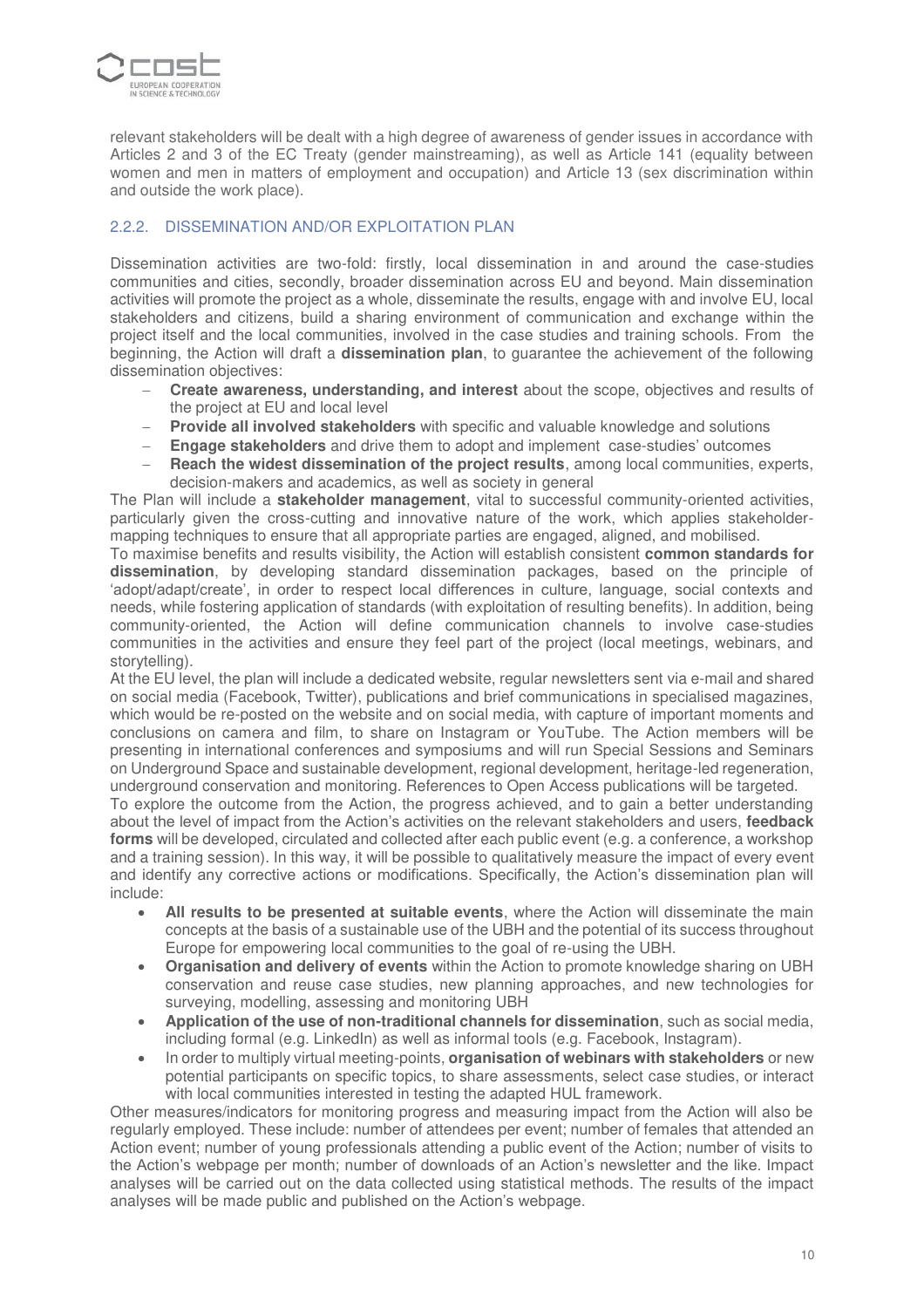

# **2.3. POTENTIAL FOR INNOVATION VERSUS RISK LEVEL**

#### 2.3.1. POTENTIAL FOR SCIENTIFIC, TECHNOLOGICAL AND/OR SOCIOECONOMIC INNOVATION BREAKTHROUGHS

Due to the nature of the Action proposed, the potential for innovation in research, learning, and training is high, while the risk of failure mainly depends on organisational weaknesses. In fact, there are not many initiatives of this kind in the world, suggesting that the potential for innovation breakthroughs is rather high and guaranteed. The Action is organised with the purpose of looking at and improving the **current means, methods, policies, practice for producing a balanced and sustainable approach to UBH conservation and re-use**. The innovative nature of the Action can be found in two main advancement: 1) **the holistic approach** for the UBH conservation and re-use and 2) the introduction in the cultural heritage of the **paradigm of the living labs' co-creation**. The Action, thanks to a robust multi-disciplinary network will provide tools, suitable for both neighbourhood and district planning level and for single UBH interventions, very flexible for the up-scaling and easily replicable in different social, economic and cultural urban regeneration contexts, characterised by different underground space, local services demand, touristic potential, legal frameworks, and stakeholders.

The risk level of failure due to external factors and resources is rather unclear and difficult to quantify because of lack of similar initiatives held and organised before. The lack of suitable resources to learn from could be identified as a risk in itself, but it is strongly mitigated by the Action's wide network. With its multi-disciplinary nature, it covers different aspects of the UBH and planning, and is expected to secure access to the necessary resources for achieving the main aim of the Action, and to secure that the Action includes partners from a wide geographical area of Europe.

# **3. IMPLEMENTATION**

## **3.1. DESCRIPTION OF THE WORK PLAN**

### 3.1.1. DESCRIPTION OF WORKING GROUPS

The Action is organised in five multidisciplinary working groups (WG), each dealing with a specific Action's challenge. Each WG defines a methodological framework, gathering the best research and information available, collecting examples and experiences, sharing knowledge and experiences on different aspects of the UBH, analysing those related to the Action's case-studies, drawing lessons learnt, preparing the training material, and reporting the outcomes, yearly expanding the challenges' boundaries.

**WG1: Knowledge Base Development.** It defines the methodological framework for the UBH classification, establishes general criteria for selecting sites for conservation and/or reuse, identifies case studies, and structures, with other WGs' contribution, the template for the assessment of the case studies. At the beginning, it will manage a questionnaire for the partners, for a preliminary survey on competencies and local differences. The survey, by including many different aspects (i.e. archaeology, geotechnics, history, urban planning, cultural anthropology, economics, architecture, cultural tourism), will support the **digital platform** design as repository of knowledge, shared experiences and dissemination results. Every year, the WG will develop a knowledge base for each selected case study, by collecting historical data related to UBH, as well as major economic and social indicators to allow longitudinal analyses to be undertaken over time. Small teams, with at least one Early Career Investigator each, will be organised on annual base, for assessing on-site case studies, interacting with local stakeholders in a living lab approach, and sharing information on success stories and failures during Short Term Scientific Missions. Finally, the WG will prepare the training material on the case studies. The first year, selected case studies will be as follows:



**Naples** (IT): Modern Age tuff quarries under one of the most crowded urban areas of the world, with about 800 caves, 3000 water cisterns, 180 km of aqueducts' tunnels, catacombs, cemeteries, tombs, air-raid shelters, partially used as touristic attraction and partially reconverted into transport infrastructure.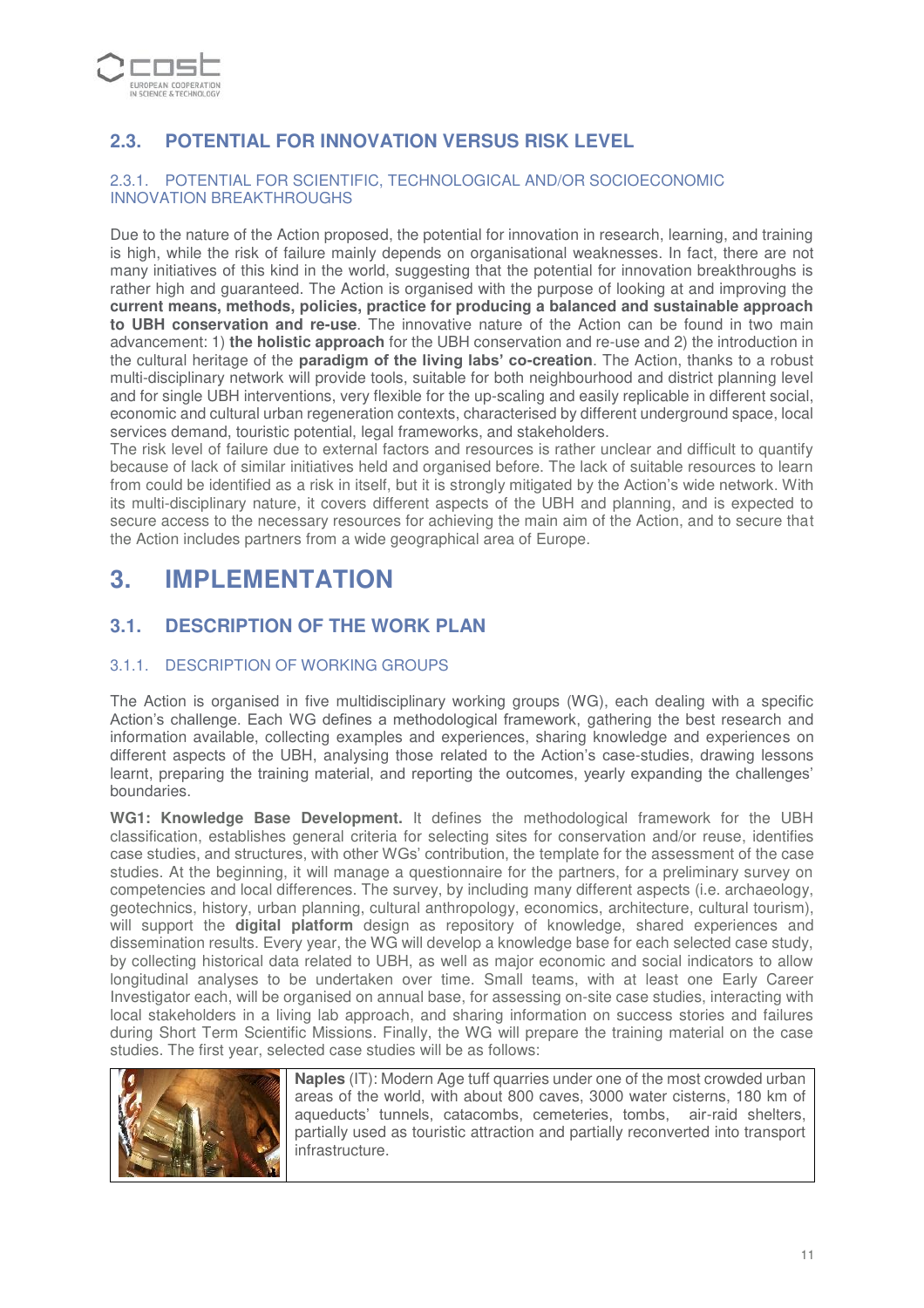



**WG2: UBH conservation.** Starting by reviewing sectoral literatures, the WG individuates the main methodological approaches and defines new research questions for the UBH conservation, which are incorporated in the case-studies assessment and in future research needs. The WG pays attention to technologies for UBH non-invasive diagnosis, innovative ICT tools for on-site monitoring tools of the cavities (sensoring) techniques for evaluating the stability of the site, integrated approaches to the stability of cavities, techniques of simulation of underground failures, detailed high-resolution visualisation and reconstruction of the more interesting items of the heritage. The WG contributes to the case-studies assessment and to the training school modules, and finally publishes the results.

**WG3: UBH reuse and valorisation strategies**. The WG reviews literatures on the link between UBH, CH and sustainable tourism, urban and rural regeneration, creative industry development, cultural entrepreneurship. It defines the methodological baseline for the community-based development strategies, identifies main research questions, and contributes to the case studies assessment preparation. Then, it analyses case studies results, compares them to the baseline, and then revises methodology, questions and results. Considering the WG nature, it privileges the interaction with local firms, practitioners, and customers, taking into account case studies and local contexts' diversities, especially in terms of economic, institutional and human capital. Mechanisms for collaborative schemes will also be studied to understand the nature and the role of each partner involved in the process of building. The WG contributes to the training school modules preparation by revising the material on a yearly basis and finally publishing the results.

**WG4: UBH planning approaches.** The WG defines a cutting-edge methodology, combining the HUL framework, the transition management approach, and the strategic stakeholder dialogue. At the beginning, with a socio-institutionalist approach, the WG will compare legislative and regulatory measures. Finally, it will promote in the case studies and in the training schools, a collective learning and planning method, based on the 'Living Lab' approach, that will aim to:

- empower local authorities, as enablers and facilitators, to play a more significant role in coordinating regeneration effort;
- target resources for the benefit of people in place with integrated programmes of physical, economic and social measures;
- − create more effective coalitions of 'actors' within localities, by developing structures, which encourage long term collaborative relationships.

This WG pays attention to the necessary complementarities between functional approaches – at the level of regions and city – and social and cultural approaches involving citizens' engagement and empowerment – at the level of neighbourhoods. It also contributes to the case-studies assessment and defines the main training needs for planners and decision-makers.

**WG5: UBH Dissemination and exploitation**. The WG coordinates all dissemination activities including development and maintenance of the Action's website, publication of newsletters and articles, and organization of public engagement events. In addition, it develops and tests a methodological approach for UBH promotion – by setting up an initial dissemination package for the first four case studies – and then implementing it on yearly base. This WG will consolidate an exchange programme for members of staff, devise a specification of competences needs for the training schools, and put together all the findings and outcomes of the Action. The WG will complete the following tasks: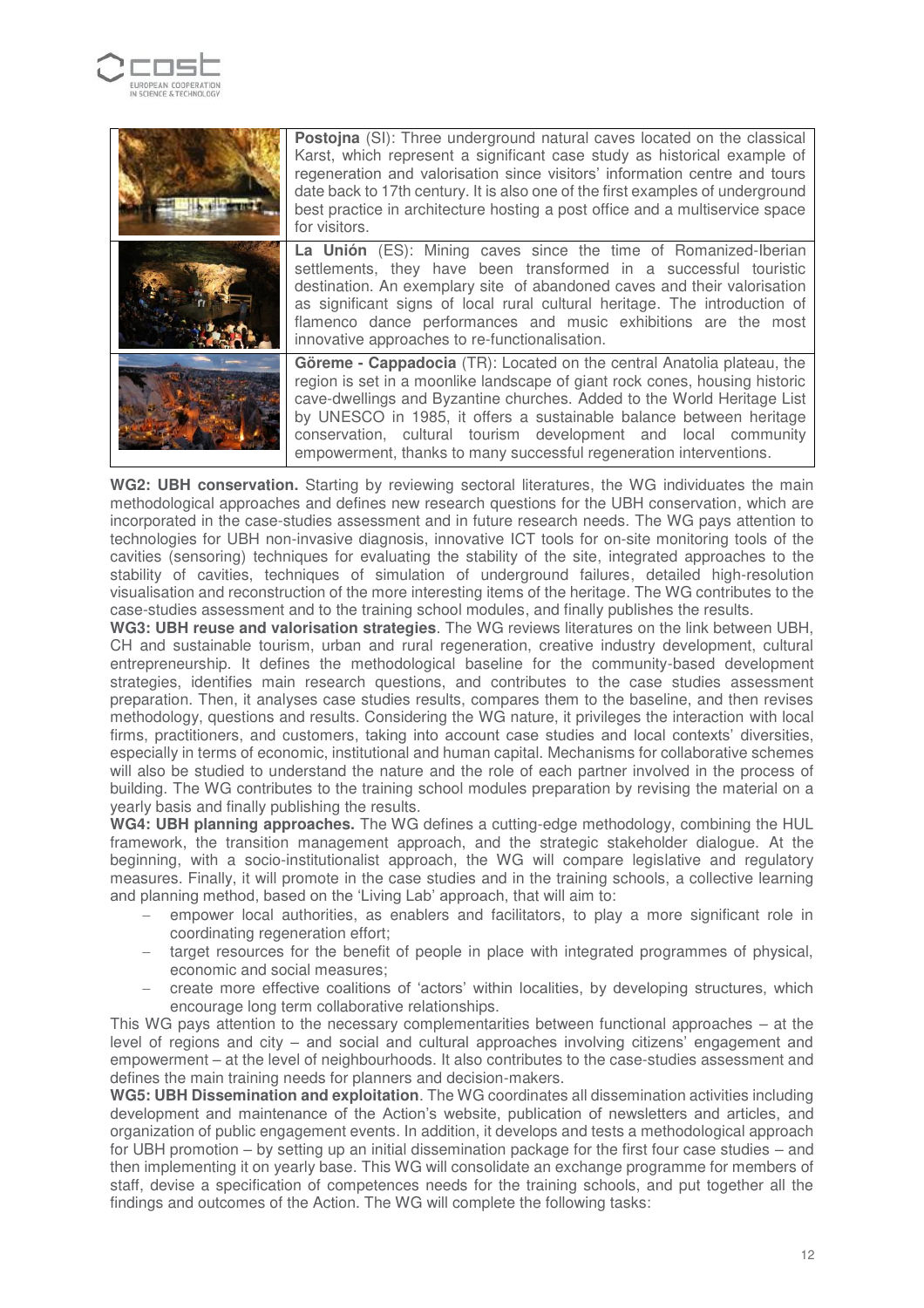

- 1. Dissemination and Exploitation Plan (A draft of this plan will be ready for discussion for the first Action meeting).
- 2. Dissemination Activities (webpage, newsletters, publication of articles and brief communications, attendance at congresses and symposiums, organizing and moderating special sessions on UBH in relevant events).
- 3. Public engagement events such as workshops, training schools and conferences to test and validate the outcomes from WG1 - WG4, enrich the scope of the Action and engage widely with relevant stakeholders from Europe and beyond.
- 4. Action's Handbook on the sustainable re-use of the Underground Built Heritage. This is envisaged to be a dynamic open handbook absorbing new material, ideas, information and expertise.

The training schools will integrate a procedure for testing and validating of new training and learning methods. Research-based training will be employed while engaging with young talents. Running Short Term Scientific Missions for supporting small teams in on-site assessments of case studies, in a close interaction with the local partner. Special attention will be paid to promote culture and gender balance, enabling early career investigators to learn, and broaden geographical inclusiveness.

|                                                | Year 1  |                 |        | Year <sub>2</sub> |           |           |                     | Year <sub>3</sub> |           |                |           | Year 4 |        |           |           |               |
|------------------------------------------------|---------|-----------------|--------|-------------------|-----------|-----------|---------------------|-------------------|-----------|----------------|-----------|--------|--------|-----------|-----------|---------------|
| <b>Activities</b><br><b>Months</b>             | $1 - 3$ | $4 - 6$         | $7-9$  | $10 - 12$         | $13 - 15$ | $16 - 18$ | 19-21               | $22 - 24$         | $25 - 27$ | 28-30          | $31 - 33$ | 34-36  | 37-39  | $40 - 42$ | $43 - 45$ | 46-48         |
| <b>WG1: Knowledge Base Development</b>         |         |                 |        |                   |           |           |                     |                   |           |                |           |        |        |           |           |               |
| 1.1 Methodology and outcomes                   |         |                 |        |                   |           |           |                     |                   |           |                | п         |        |        |           |           |               |
| 1.2 Case-Studies                               |         |                 |        |                   |           |           |                     |                   |           |                |           |        |        |           |           |               |
| 1.3 Training School                            |         |                 | ۰ı     |                   |           |           | رجا                 |                   |           |                | حيا       |        |        |           | احوا      |               |
| WG2: UBH conservation                          |         |                 |        |                   |           |           |                     |                   |           |                |           |        |        |           |           |               |
| 2.1 Methodology and outcomes                   |         |                 |        |                   |           |           |                     |                   |           |                |           |        |        |           |           |               |
| 2.2 Case-Studies                               |         |                 |        |                   |           |           |                     |                   |           |                |           |        |        |           |           |               |
| 2.3 Training School                            |         |                 |        |                   |           |           |                     |                   |           |                |           |        |        |           |           |               |
| WG3: UBH reuse and valorisation strategies     |         |                 |        |                   |           |           |                     |                   |           |                |           |        |        |           |           |               |
| 3.1 Methodology and outcomes                   |         |                 |        |                   |           |           |                     |                   |           |                |           |        |        |           |           |               |
| 3.2 Case-Studies                               |         |                 |        |                   |           |           |                     |                   |           |                |           |        |        |           |           |               |
| 3.3 Training School                            |         |                 |        |                   |           |           |                     |                   |           |                |           |        |        |           |           |               |
| WG 4: UBH planning approaches                  |         |                 |        |                   |           |           |                     |                   |           |                |           |        |        |           |           |               |
| 4.1 Methodology and outcomes                   |         |                 |        |                   |           |           |                     |                   |           |                |           |        |        |           |           |               |
| 4.2 Case-Studies                               |         |                 |        |                   |           |           |                     |                   |           |                |           |        |        |           |           |               |
| 4.3 Training School                            |         |                 |        |                   |           |           |                     |                   |           |                |           |        |        |           |           |               |
| WG 5: Dissemination and exploitation           |         |                 |        |                   |           |           |                     |                   |           |                |           |        |        |           |           | Iglesias (IT) |
| 5.1: Meetings (MC and WG)                      |         | <b>Brussels</b> |        |                   | Lisbon    |           |                     |                   |           | Ankara         |           |        | Paphos |           |           |               |
| 5.2: Training School "Underground4value"       |         |                 | Naples |                   |           |           | Murcia <sup>-</sup> |                   |           |                | Lubjiana  |        |        |           | Malta     |               |
| 5.3: Short Term Scientific Missions (STSM)     |         |                 |        |                   |           |           |                     |                   |           | $\overline{A}$ |           |        |        |           |           |               |
| 5.4: Dissemination activities and Publications |         |                 |        |                   |           |           |                     |                   |           |                |           |        |        |           |           |               |
| 1. First Management Committee (MC) (Bxl)       |         |                 |        |                   |           |           |                     |                   |           |                |           |        |        |           |           |               |
| 2. Second MC meeting (Naples)                  |         |                 |        |                   |           |           |                     |                   |           |                |           |        |        |           |           |               |
| 3. First Training School (Naples)              |         |                 |        |                   |           |           |                     |                   |           |                |           |        |        |           |           |               |

### 3.1.2. GANTT DIAGRAM

#### 3.1.3. RISK AND CONTINGENCY PLANS

A multi-location, multi-lingual, multi-discipline, and multi-partner network of this level of complexity will face a host of barriers and obstacles, few of which are likely to be of a technical or scientific nature. In particular, any potential risk is identified, assessed and listed with a specific plan on how to manage it.

To handle successfully any potential conflict among partners, the MC will set up a conflict-handling scheme and include it for discussion and approval on the agenda of the first management committee meeting. The general principle will be to try to achieve decisions by informal means and consensus, using formal procedures such as organising additional meetings only when indispensable. Nevertheless, all decisions that can have an impact on the progress of the Action (whether reached formally or not) will be documented, and distributed to ASO and MC members. Precise roles of MC, decision making and voting procedures will be distributed to all Action members.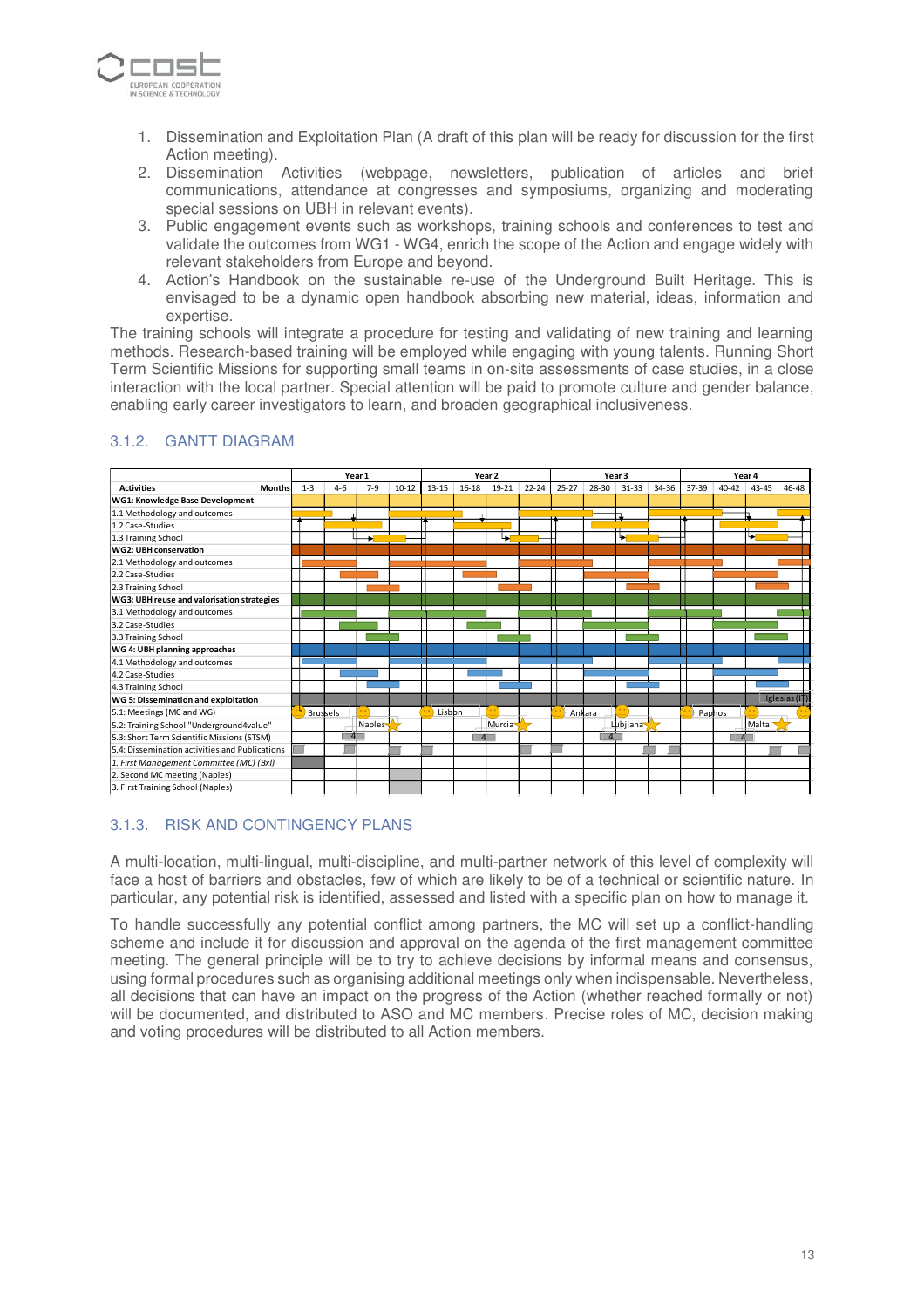

| <b>Conflict Handling scheme</b>       |                                                                                                                   |                                                                                                                               |  |  |  |
|---------------------------------------|-------------------------------------------------------------------------------------------------------------------|-------------------------------------------------------------------------------------------------------------------------------|--|--|--|
| Level/Management                      | <b>Decision mechanism</b>                                                                                         | Go to next level if                                                                                                           |  |  |  |
| <b>All Action Members</b>             | Verbal consensus only.<br>Meetings:<br>regular; as needed.                                                        | No consensus reached                                                                                                          |  |  |  |
| <b>Working Groups (WGs)</b>           | Verbal consensus only.<br>Meetings:<br>regular; as needed. Also meetings with<br>other WPs.                       | No consensus reached                                                                                                          |  |  |  |
| МC                                    | Verbal consensus; vote if necessary.<br>Simple majority. Meetings: would be<br>convoked every 6 months if needed. | One partner insists                                                                                                           |  |  |  |
| Intervention by external<br>authority | Voting mandatory; simple majority.<br>Meetings: Every 12 months or when<br>needed                                 | Intervention by the ASO, or legal<br>action, is the only escalation<br>possible; decision on this up to<br>individual member. |  |  |  |

Figure 2: Conflict Handling Scheme

Some critical risks are identified in the Fig. 3. However, adequate contingency plans will be prepared for a prompt identification of any emerging risk.

| <b>Risks</b>                                                 | Mitigation                                                                                                                                                                                                           |
|--------------------------------------------------------------|----------------------------------------------------------------------------------------------------------------------------------------------------------------------------------------------------------------------|
| Organisation becomes too heavy                               | In the governance structure, we have emphasised agility incl. short and direct communication<br>lines. Conflict handling scheme                                                                                      |
| Network is not harmonious                                    | Most of the partners developed previous joint activities: there is a cohesive base. That should<br>guaranty a general harmony                                                                                        |
| Network is disrupted                                         | All partners have experience and proven track records in large collaborative R&D and<br>infrastructure projects. All are motivated to reach the Action objectives, which have been<br>defined in the common interest |
| Delays in the activity progress                              | Prevention: coordinator monitors activities and flag problems in a timely manner to enable<br>harmonious mitigation. Mitigation: depending on activities interdependencies, a re-scheduling<br>may become necessary  |
| Local partner unable in engaging                             | WG5 identifies target community and defines strategies for engaging stakeholders since the                                                                                                                           |
| stakeholders for supporting case-<br>studies and living labs | beginning, adapting the dissemination activity to their background and interests. Then the WG<br>supports the local groups, and only in extreme cases the case-study is changed                                      |
| Local partner unable to organise the                         | The MC will have his meeting in the same city hosting the training four month before, in order to                                                                                                                    |
| Training school                                              | controll the organisational capacity and the struictures                                                                                                                                                             |
| Insufficient network ability to                              | A dissemination plan will be developed in the beginning of the Action in order to define                                                                                                                             |
| disseminate and exploit Action results                       | channels, tools and actions. The effectiveness of dissemination activities will be constantly                                                                                                                        |
|                                                              | monitored in order to assess whether any changes need to be implemented.                                                                                                                                             |

Figure 3: Critical risks for implementation

## **3.2. MANAGEMENT STRUCTURES AND PROCEDURES**

The Action will be managed according to the structures and procedures listed in COST Vademecum, Section 2 COST Action Management. Specifically the Action Management will include: Action Science Officer (ASO), Management Committee (MC), Action Chair (AC), Action Vice Chair, Action Grant Holder, Working Group Leaders, Working Group Teams, STSM Coordinator, MC Observers, ERIs, Other Action Participants, Beneficiaries and Users. A Schematic presentation of the Action management structure could possibly take a stepwise form, as shown in Figure 4.The Action will be managed by a Management Committee (MC), which will be comprised of up to two management Committee Members per participating COST country. MC Members will meet every six months to coordinate and organise the Action activities in accordance with the Action objective, as specified in both the Action MoU and the Action approved Work and Budget Plan. MC members should include Action Chair, Action Vice Chair, Grant Holder, WG Leaders. MC, represented by Action Chair will report to Action Scientific Officer (ASO).

The budget will be set up in the yearly Work and Budget Plan (WBP), which has to be adopted before each Grant Period.

The progress of the Action will be monitored and assessed via three distinct reports, namely:

- 1) Progress Report 1 due at month 12, crucial for setting up the Budget and Action activities for the following grant period;
- 2) Progress Report 2 due at month 24, crucial for setting up the Budget and Action activities for the final grant period:
- 3) Final Report at month 48.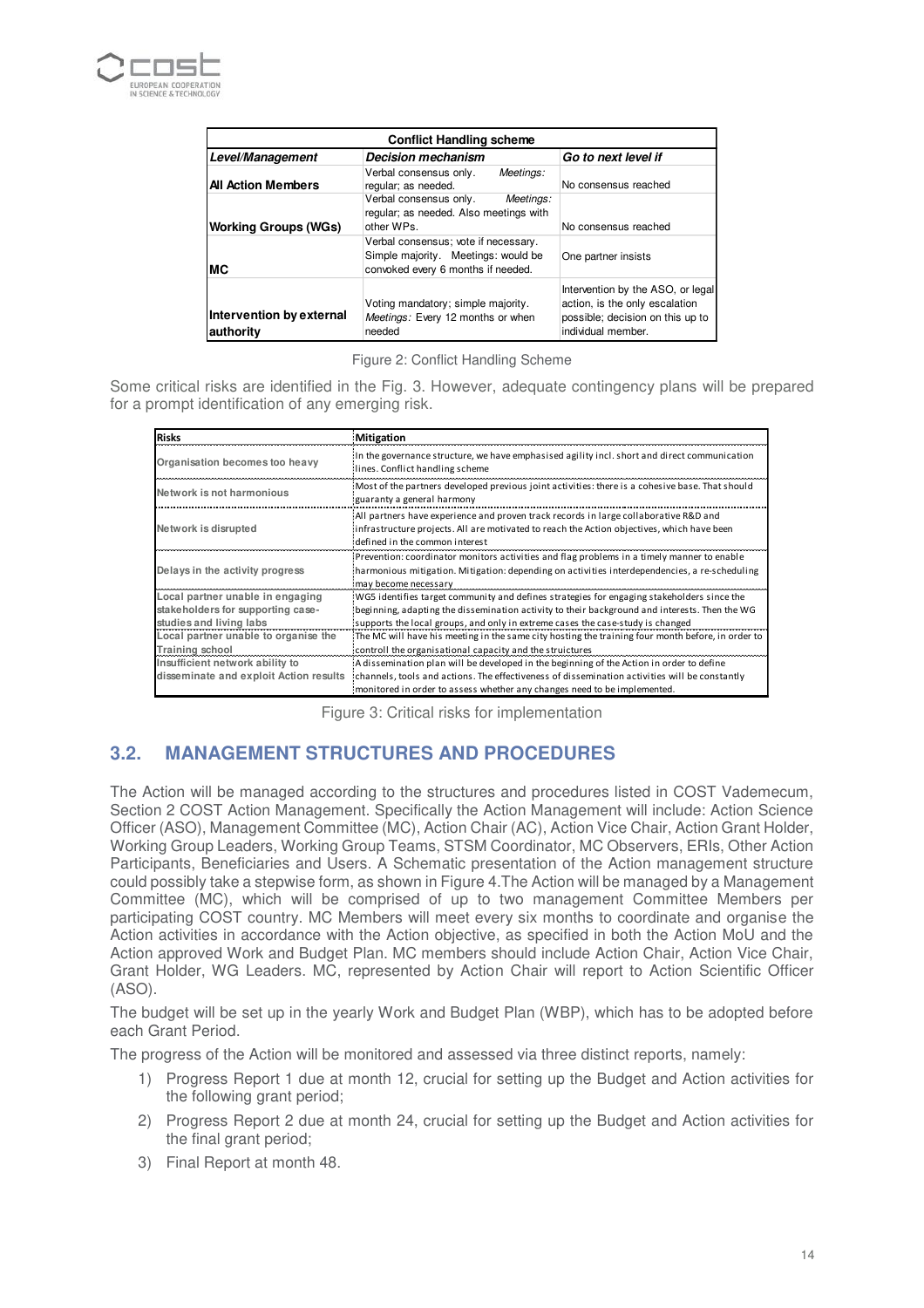



Figure 4: Action's Management Structure

Financial Scientific and Administrative Coordination (FSAC) will be organised and handled by the Action's Grant Holder, who will be elected during the First Management Committee meeting of the Action. This meeting will take place at the COST Association premises.

The main activities of the Action are detailed in the Action's Working Groups (WG). A WG leader coordinates each WG, which includes a working group team, i.e. WG Team. Organisation of co-located meeting and events are included in the WG5. For these purposes, Local Organisers will be elected to host a co-located meeting and/or an event. Co-located meetings and events will bring sound benefits to the Action as they will create a fertile environment for networking and public engagement; at the same time co-located meetings and event will help avoid both redundancies and incurring of unnecessary expenses. In addition to the First Management Committee Meeting, the Action will organise 7 co-located meetings (4 workshops, 4 training schools and 3 conferences). MC observers will be invited to attend the MC meetings to share their views with the MC members. Keynote speakers will be invited to talk to the Action's participants during the conferences planned. Experienced trainers will also be invited to organise and run training sessions during the Action's training school.

Short Term Scientific Missions (STSM) are also envisaged; therefore a STSM coordinator will be elected during the First Management Committee Meeting to design and implement an exchange programme for placements of investigators for a short period of time in organisations, companies and/or institutions located close to one selected case-study. After the completion of a scientific mission, the investigators will present the case-study assessment results during the Action's workshops.

The Action's Training Schools will be specifically organised with the purpose of developing new forms of training for planners. During the training schools, outcomes of WGs 1–4 will be tested and validated. The Action's Conferences will act as a vehicle for networking, public engagement, dissemination, knowledge sharing and exchange of best practice and innovative concepts and ideas for future developments and joint ventures. Other Action participants, beneficiaries and users will be invited to take part in some of the Action's activities. Specifically when surveying the gaps in underground built heritage, the Action will seek engagement with local communities' leaders, professional associations, privates, universities, SMEs in Cultural Heritage, experienced professionals and other stakeholders. Senior research associates, members of local policymaking bodies and associations, experts in cultural heritage research, will be invited to contribute to the Action's activities and events, and benefit from the Action's outcome.

## **3.3. NETWORK AS A WHOLE**

The Action applies a transdisciplinary approach, thus the network proposed is intended to achieve a wide disciplinary complementarity, coherent with the Action's knowledge needs, while respecting **gender equity and geographical balance**. Geographical coverage of the Action is quite well balanced, with participants coming from North Sea Region (Belgium), Mediterranean countries (Cyprus, France, Greece, Israel, Italy, Malta, Portugal, Spain, and Turkey), Eastern EU countries (Bulgaria, fYR Macedonia, Poland, Romania, Serbia and Slovenia, Moldova), and a Near Neighbourhood country (Russia). The Institutional distribution is dominated by research and education institutions, with an